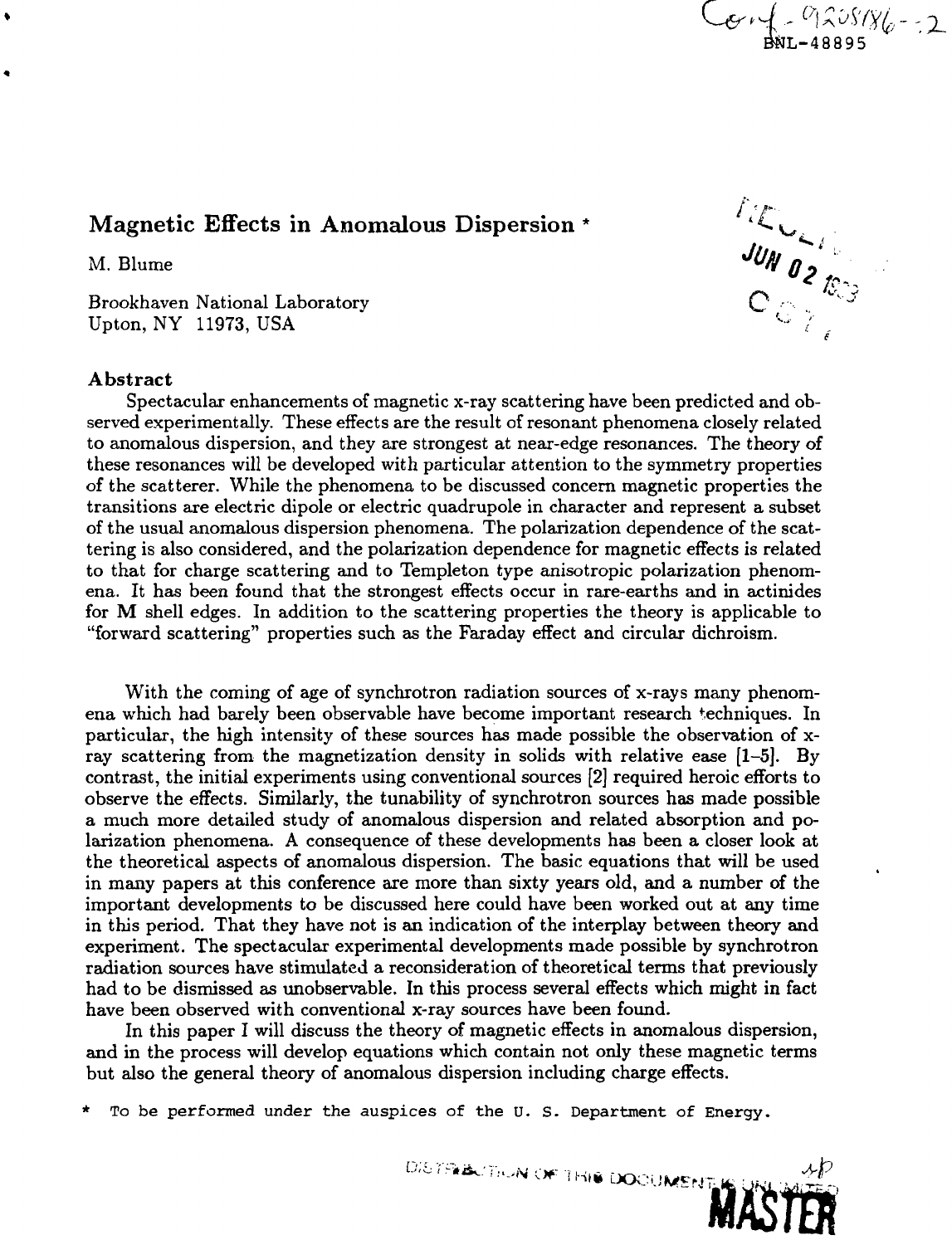The coherent amplitude for scattering of a photon with wave vector *k* and polarization state  $\lambda$  to **k'** and  $\lambda'$  is shown in the appendix to be given by

$$
A = -\frac{e^2}{mc^2} \varepsilon_{\lambda'}^{\alpha *} \varepsilon_{\lambda}^{\beta} \sum_{a} p_a \left\{ \langle a | \sum_{i} e^{i\mathbf{K} \cdot \mathbf{r}_i} | a \rangle \delta^{\alpha \beta} \right.-i \frac{\hbar \omega}{mc^2} \langle a | \sum_{i} e^{i\mathbf{K} \cdot \mathbf{r}_i} \left( \frac{-i(\mathbf{K} \times \mathbf{p}_j)^{\gamma}}{\hbar \mathbf{K}^2} A^{\alpha \beta \gamma} + \mathbf{s}_j^{\gamma} B^{\alpha \beta \gamma} \right) | a \rangle - \frac{1}{m} \sum_{c} \left( \frac{E_a - E_c}{\hbar \omega} \right) \frac{\langle a | O^{\alpha \dagger}(\mathbf{k'}) | c \rangle \langle c | O^{\beta}(\mathbf{k}) | a \rangle}{E_a - E_c + \hbar \omega - i \frac{\Gamma}{2}} + \frac{1}{m} \sum_{c} \left( \frac{E_a - E_c}{\hbar \omega} \right) \frac{\langle a | O^{\beta}(\mathbf{k}) | c \rangle \langle c | O^{\alpha \dagger}(\mathbf{k'}) | a \rangle}{E_a - E_c - \hbar \omega} \right\}
$$
(1)

where  $O^\beta(\bm{k}) = \sum e^{i\bm{k}\cdot\bm{r}_i}(\bm{p}_i^\beta - i\hbar(\bm{k}\times\bm{s}_i)^\beta),$  and the remainder of the notation used in **i** equation (1) is defined in the appendix  $\{r\}$ . The first term in braces, proportional to  $t + \nabla \cdot iK(r)$ .  $\langle a|\sum_{i} e^{i\pi i/\tau}a\rangle$ , gives the charge scattering, and is usually the only term considered in the simplest "kinematical" theory of x-ray scattering. If the state  $|a\rangle$  of the scatterer is spatially periodic it is easily shown that this term produces Bragg scattering. The second term, proportional to  $i\frac{\hbar\omega}{mc^2}$ , is the non-resonant magnetic scattering [1-5]. Notable in this term is the fact that the scattering from orbital and spin magnetization densities have different polarization factors  $(A^{\alpha\beta\gamma})$  and  $B^{\alpha\beta\gamma}$ , respectively), raising the possibility of using polarization dependence to separate these densities [2,4]. The nonresonant magnetic scattering is much smaller than the charge scattering [4], but it is readily observable with the intensity of synchrotron radiation. It is most easily seen in an antiferromagnet or in a helical magnetic structure, where the charge and magnetic

scattering Bragg peaks are separate. In a ferromagnet, where the weak magnetic scattering occurs at the same point in reciprocal space as the charge scattering, the two may interfere with one another, and the polarization dependence can be used to separate them. The third and fourth terms are responsible for anomalous dispersion—the energy dependence of the scattering and the subject of this conference. The bulk of this article will consider the properties of these terms.

We are concerned with the effects of resonance, when the photon energy  $\hbar\omega$  is approximately equal to the energy difference  $E_c - E_a$  of an excited state  $E_c$  above the ground state  $E_a$ . Then the final term in braces can be neglected compared to the nextto last, as the energy denominator of the latter can be close to zero. It might in some cases be necessary to include the non-resonant terms, particularly when looking at cases when the photon energy is far from resonance. This can be done in a straightforward way, and equation (A8) in the appendix gives the relevant formula.

In eq. (1) the quantum states *\a)* and |c) refer to states of the *entire* solid, and the sums over *i* and *j* are over *all* electrons in the scatterer. If the electron is associated with a specific atom we can write

$$
r_j = n + d_s + r'_j,\tag{2}
$$

where  $n$  is a vector to the  $n<sup>th</sup>$  unit cell and  $d_s$  is a vector from the origin of the unit cell to the s<sup>th</sup> atom in the cell. Finally, we approximate  $e^{i\mathbf{k}\cdot\mathbf{r}'_i} \approx 1 + i\mathbf{k}\cdot\mathbf{r}'_i + \frac{1}{2}(i\mathbf{k}\cdot\mathbf{r}'_i)^2$ .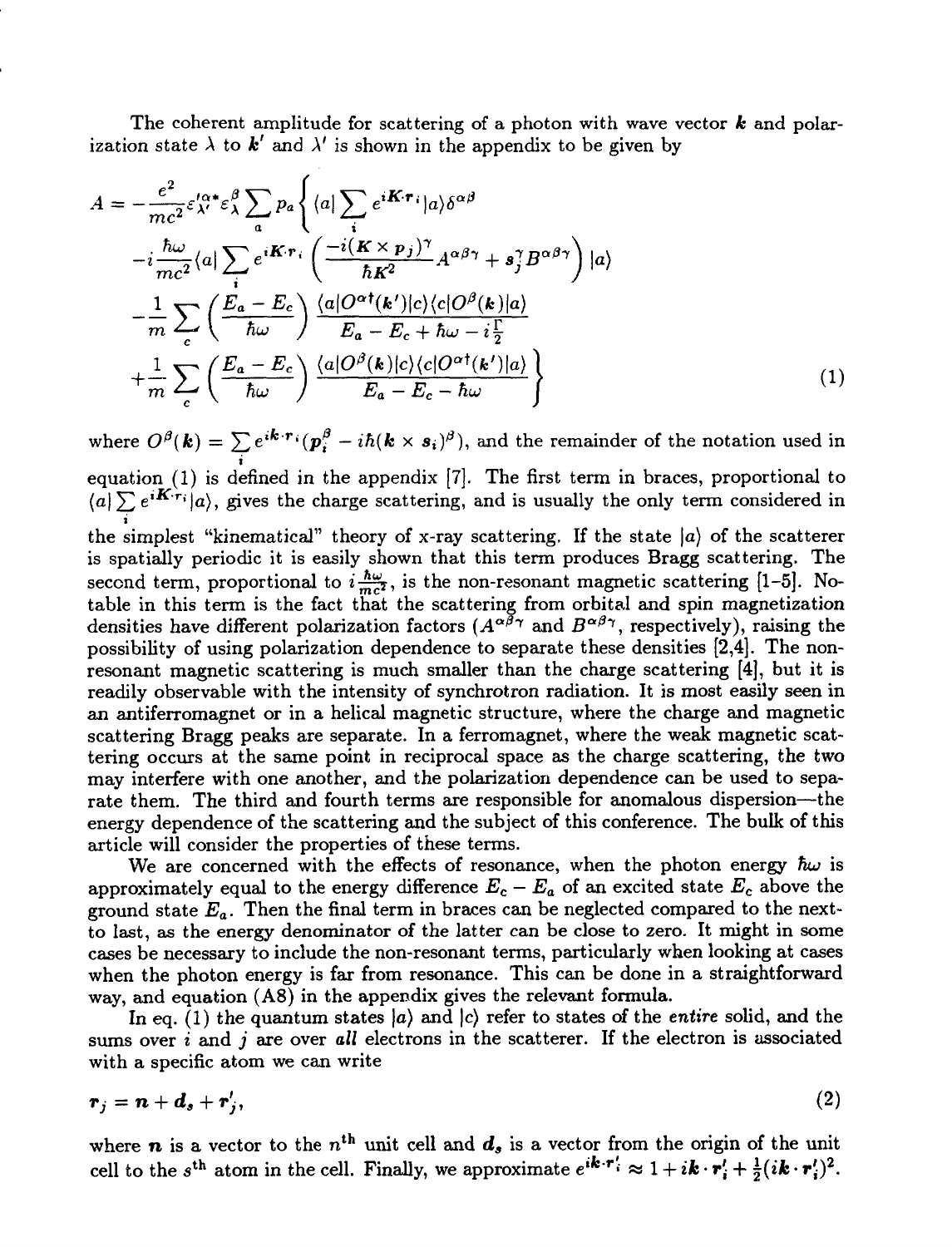Eq. (1) then becomes

$$
A = -\frac{e^2}{mc^2} \varepsilon_{\lambda'}^{\prime \alpha *} \varepsilon_{\lambda}^{\beta} \sum_{n,s} e^{i\mathbf{K} \cdot (n+d_s) - W_s} \sum_a p_a \left\{ \langle a | \sum_i {}^{(n,s)} e^{i\mathbf{K} \cdot \mathbf{r}_i} | a \rangle \delta^{\alpha \beta} \right.-i \frac{\hbar \omega}{mc^2} \langle a | \sum_i {}^{(n,s)} e^{i\mathbf{K} \cdot \mathbf{r}_i} \left\{ \frac{-i(\mathbf{K} \times \mathbf{p}_i)^{\gamma}}{\hbar \mathbf{K}^2} A^{\alpha \beta \gamma} + s_i^{\gamma} B^{\alpha \beta \gamma} \right\} | a \rangle +m \sum_c \left( \frac{(E_c - E_a)^3}{\hbar^3 \omega} \right) \frac{\langle a | \sum_i {}^{(n,s)} r_i^{\alpha} (1 - \frac{1}{2} i \mathbf{k}' \cdot \mathbf{r}_i) | c \rangle \langle c | \sum_j {}^{(n,s)} r_j^{\beta} (1 + \frac{1}{2} i \mathbf{k} \cdot \mathbf{r}_j) | a \rangle}{E_a - E_c + \hbar \omega - i \frac{\Gamma}{2}} \tag{3}
$$

with  $\sum^{(\boldsymbol{n},s)}$  indicating a summation over electrons in the ion at  $\boldsymbol{n} + \boldsymbol{d_s}$ . While we have not derived it, it can be shown that the Debye-Waller factor *W9* must be included, and we have written it in eq. (3). We have also dropped the primes on the  $r'_i$ , and have omitted the spin and magnetic orbital parts in the dispersive term. The latter may have to be considered in special cases, particularly for visible light, but they are generally smaller in the VUV and x-ray regimes than the electric multipole transitions which we have retained.

Setting  $\hbar\omega_{ca} = E_c - E_a(> 0)$ , and writing

$$
R_{ns}^{\alpha} = \sum_i {^{(n,s)}r_i^{\alpha}} , \quad Q_{ns}^{\alpha\delta} = \sum_i {^{(n,s)}r_i^{\alpha}r_i^{\delta}},
$$

the resonance term in (3) becomes

$$
A_{res} = -\frac{e^2}{mc^2} \sum_{n,s} e^{i\boldsymbol{K} \cdot (\boldsymbol{n} + \boldsymbol{d}_s) - W_s} \varepsilon_{\lambda'}^{\alpha *} \varepsilon_{\lambda}^{\beta}
$$
  
 
$$
\times \frac{m}{\hbar} \sum_{ca} p_a \frac{\omega_{ca}^3}{\omega} \frac{\langle a | (R_{ns}^\alpha - \frac{1}{2} i Q_{ns}^{\alpha \delta} k^{\prime \delta}) | c \rangle \langle c | (R_{ns}^\beta + \frac{1}{2} i Q_{ns}^\beta k^\gamma) | a \rangle}{\omega - \omega_{ca} - i \frac{\Gamma}{2\hbar}}
$$
(4)

This expression is the usual one (except for the factor  $\frac{\omega_{cs}}{\omega}$ ) for the calculation of anomalous dispersion up to electric quadrupole emission and absorption. We can write

$$
A_{res} = -\frac{e^2}{mc^2} \sum_{ns} e^{i\mathbf{K} \cdot (n+d_s) - W_s} \varepsilon_{\lambda'}^{\alpha *} \varepsilon_{\lambda}^{\beta}
$$
  
\n
$$
\times \frac{m}{\hbar} \sum_{ca} p_a \frac{\omega_{ca}^3}{\omega} \left\{ \frac{\langle a | R_{ns}^{\alpha} | c \rangle \langle c | R_{ns}^{\beta} | a \rangle}{\omega - \omega_{ca} - i \frac{\Gamma}{2\hbar}} + \frac{1}{2} i \left[ \frac{\langle a | R_{ns}^{\alpha} | c \rangle \langle c | Q_{ns}^{\beta *} k^{\gamma} | a \rangle - \langle a | Q_{ns}^{\alpha *} k^{\prime \gamma} | c \rangle \langle c | R_{ns}^{\beta} | a \rangle}{\omega - \omega_{ca} - i \frac{\Gamma}{2\hbar}} \right] + \frac{1}{4} \frac{\langle a | Q_{ns}^{\alpha \delta} k^{\prime \delta} | c \rangle \langle c | Q_{ns}^{\beta *} k^{\gamma} | a \rangle}{\omega - \omega_{ca} - i \frac{\Gamma}{2\hbar}} \right\}.
$$
\n(5)

$$
\equiv A_{res}^{dd}+A_{res}^{dq}+A_{res}^{qq},
$$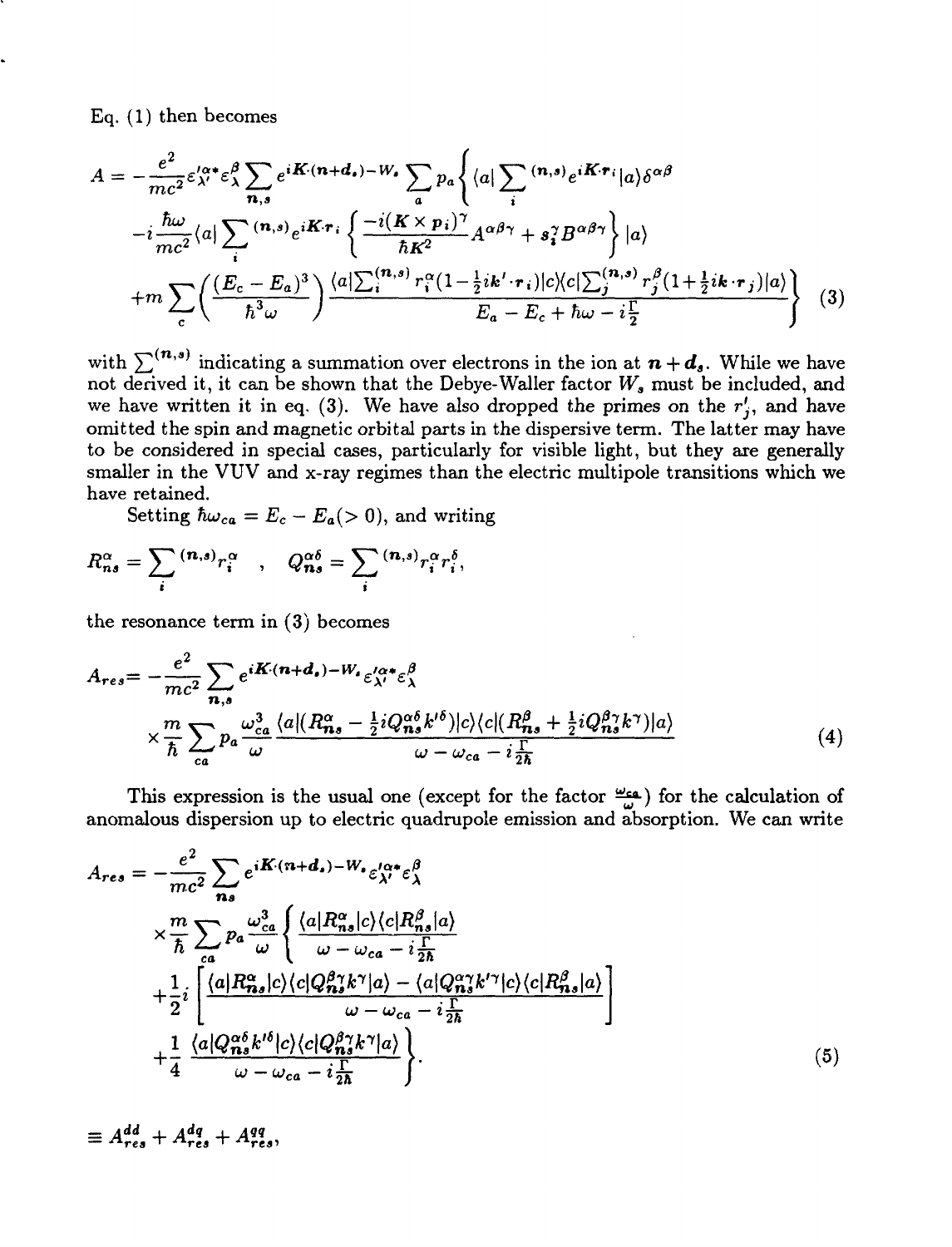where *dd* denotes dipole-dipole absorption and emission, *dq* the dipole-quadrupole crossterms, and  $qq$  the pure quadrupole terms. Note that for an ordered crystal the  $R$ 's and Q's are independent of the vector *n* of the unit cell:  $R_{ns}^{\alpha} = R_s^{\alpha}$  and  $Q_{ns}^{\alpha\delta} = Q_s^{\alpha\delta}$ . For a magnetic crystal in which the magnetic structure differs from the atomic structure (e.g. a spiral structure) the labels are necessary. We omit them in the following, but they should be restored where needed.

As a first application of symmetry we note that  $A_{res}^{dq}$  vanishes unless the atom is not at a center of symmetry.  $Q^{\alpha\delta}$  will only connect states of the same parity and  $R^{\alpha}$ only those of different parity. These terms will thus be small, but they are essential in that they are responsible for optical activity and (non-magnetic) circular dichroism.

#### DIPOLE TRANSITIONS

The dipolar terms are generally larger than the quadrupolar ones in the transitions for which they are allowed, and we will consider the dipolar terms first. We write

$$
A_{res}^{dd} = -\frac{e^2}{mc^2} \sum_{ns} e^{i\boldsymbol{K} \cdot (\boldsymbol{n} + \boldsymbol{d}_s) - W_s} \varepsilon_{\lambda'}^{t\alpha*} \varepsilon_{\lambda}^{\beta} C_s^{\alpha\beta} \cdot \frac{m\omega_0^3}{\hbar \omega}
$$
(6)

where  $\omega_{ac} \approx \omega_0$ , and

$$
C_s^{\alpha\beta} = \sum_{ca} p_a \frac{\langle a | R_s^{\alpha} | c \rangle \langle c | R_s^{\beta} | a \rangle}{\omega - \omega_{ca} - i \frac{\Gamma}{2\hbar}}.
$$
\n(7)

The states *\a)* and *\c)* between which resonance occurs involve levels which differ from one another by the change in state of a single electron. The sums over *a* and c are here taken only over a set of sublevels of the ground state *\a)* (for example over the magnetic quantum numbers of that state) and of a similar set of sublevels of the excited state  $|c\rangle$ . (It is important to be aware of the distinction between the many body state *\a)* and the approximate single particle states occupied by the electrons. The many body states may be specified by giving the occupancy of the single particle states by the electrons.) As an example we consider scattering from Holmium [8], which was the first material in which resonant magnetic scattering was observed at a magnetic Bragg peak. The single particle states of Ho are shown in figure 1. The ground state  $\ket{a}$  is represented by the occupancy  $(1s)^2(2s)^2(2p_{1/2})^2(2p_{3/2})^4\ldots(4f)^{10}$ . The excited states of the  $L_{III}$  resonance have one fewer  $2p_{3/2}$  electron and either one additional 5d electron or one additional  $4f$  electron. The state with an additional 5d electron is reached by an electric dipole transition  $(\Delta \ell = 1$  with a change of parity) while the state with an additional  $4f$  electron requires an electric quadrupole transition. These transitions represent promotion of the inner shell electron to a bound or nearly bound level with a high density *o{* states. They are related to the "white lines" in the near-edge absorption spectrum. The usual calculations of anomalous dispersion, on the other hand, involve promoting one of the inner shell electrons (such as a 2p3/2 or a *Is* electron) into the continuum of Bloch states or free-particle plane wave states. In general the anomalous effects are much larger for the "white line" transitions, and the tunability of synchrotron radiation makes such studies relatively straightforward.

Returning to eq. (7) we may consider the decomposition of  $C_s^{\alpha\beta}$ , which is a second rank tensor [9], into three parts: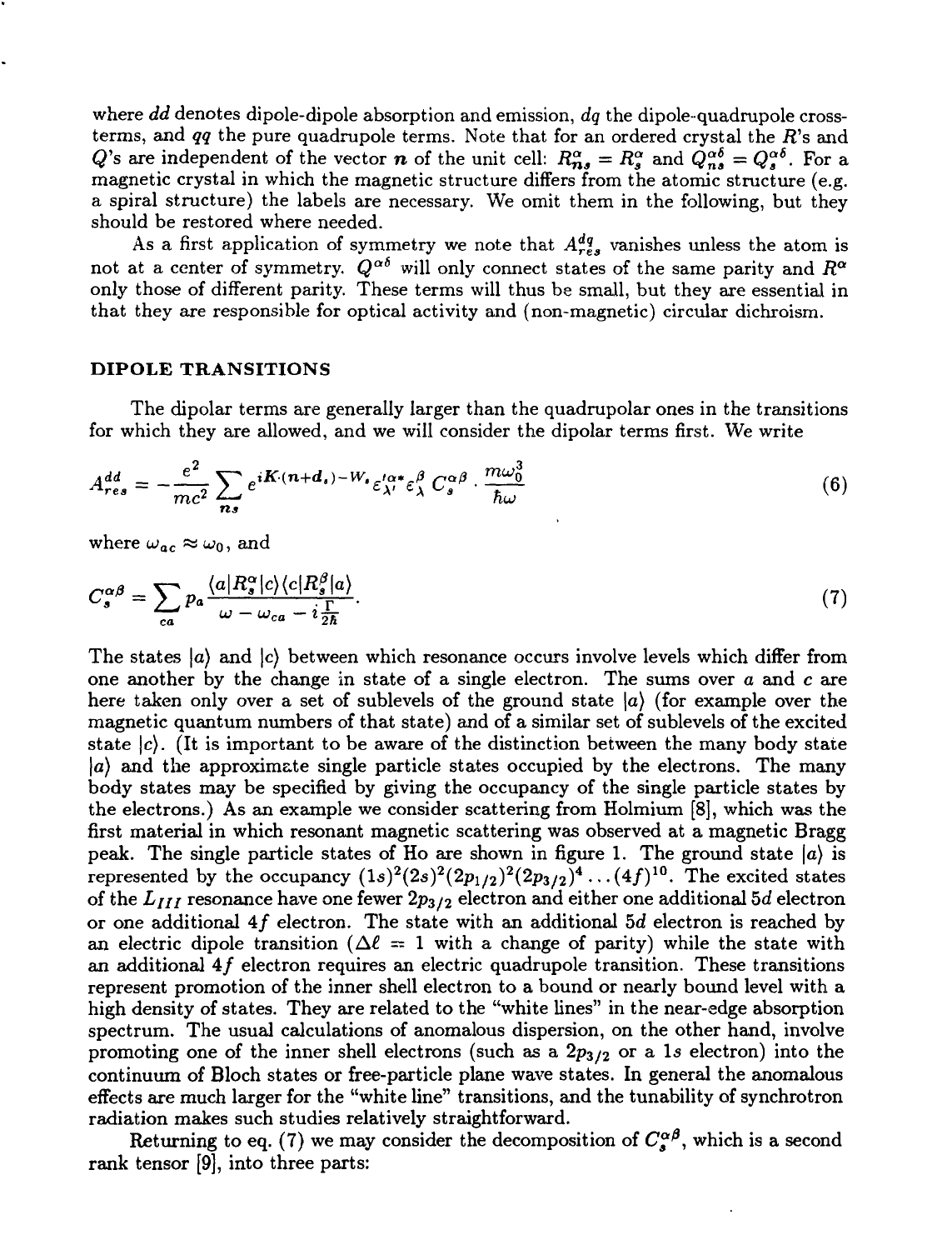$$
C_s^{\alpha\beta} = C_{0s}\delta^{\alpha\beta} + C_{-s}^{\alpha\beta} + C_{+s}^{\alpha\beta} \tag{8}
$$

(recall that *s* labels the particular atom in the unit cell). Here  $C_0 = \frac{1}{3} tr C$ ,  $C_1^{\alpha\beta} = -C_1^{\beta\alpha}$ is the antisymmetric part of C, and  $C_{+}^{\alpha\beta} = C_{+}^{\beta\alpha}$  is the traceless symmetric part of C, so that

$$
C_{-}^{\alpha\beta} = \frac{1}{2}(C^{\alpha\beta} - C^{\beta\alpha}),
$$
  
\n
$$
C_{+}^{\alpha\beta} = \frac{1}{2}(C^{\alpha\beta} + C^{\beta\alpha}) - \frac{1}{3}(trC)\delta^{\alpha\beta}
$$

It is straightforward to deduce the form of the polarization dependence of the resonant scattering from the fact that  $C$  is a tensor, together with assumptions about the symmetry of the surroundings of the atom. Each atom in the unit cell will, in general, have a different tensor.

If the atom is in spherically symmetric surroundings, but possesses a magnetic moment, then

$$
C^{\alpha\beta}_{+} \propto \varepsilon^{\alpha\beta\gamma} m^{\gamma},
$$
  
\n
$$
C^{\alpha\beta}_{+} \propto m^{\alpha} m^{\beta} - \frac{1}{3} m^{2} \delta^{\alpha\beta},
$$
\n(9)

since  $\bm{m}$ , the magnetic moment, is the only vector in the problem. Here  $\varepsilon^{\alpha\beta\gamma}$  is the antisymmetric tensor of third rank. From eq. (6)

$$
A_{res}^{dd} = -\frac{e^2}{mc^2} \sum_{ns} e^{i\boldsymbol{K}\cdot(\boldsymbol{n}+\boldsymbol{d}_s)-W_s} \frac{m\omega_0^3}{\hbar\omega} \bigg(\boldsymbol{\varepsilon}_{\lambda'}^{\prime*} \cdot \boldsymbol{\varepsilon}_{\lambda} C_{0s} + i(\boldsymbol{\varepsilon}_{\lambda'}^{\prime*} \times \boldsymbol{\varepsilon}_{\lambda}) \cdot \boldsymbol{m}_{ns} C_{1s} + \bigg[(\boldsymbol{\varepsilon}_{\lambda'}^{\prime*} \cdot \boldsymbol{m}_{ns})(\boldsymbol{\varepsilon}_{\lambda} \cdot \boldsymbol{m}_{ns}) - \frac{1}{3} m_{ns}^2 \boldsymbol{\varepsilon}_{\lambda'}^{\prime*} \cdot \boldsymbol{\varepsilon}_{\lambda} \bigg] C_{2s} \bigg), \qquad (10)
$$

where  $C_{0s}$ ,  $C_{1s}$ , and  $C_{2s}$  are constants (with energy denominators of the form ( $\omega$  –  $\omega_0 - i \frac{\Gamma}{2\hbar}$ )<sup>-1</sup>). Since the magnetic and chemical structures differ we have labeled  $m_{ns}$ as depending on  $n$  and  $s$ . Eq.  $(10)$  shows that there is a more complex polarization dependence than the simple  $\varepsilon_{\lambda'}^{i*} \cdot \varepsilon_{\lambda}$  of non-resonant charge scattering. The polarization dependence of the last term in parentheses is similar to that for Templeton scattering [10]. This term is of particular importance in antiferromagnets when considering magneto-optic phenomena on transmission. From equation (A 10) the index of refraction depends on the forward scattering amplitude, for which  $K = 0$ . From (A6) the non-resonant magnetic scattering amplitude vanishes when  $\bm{k} = \bm{k}'$ , so only the resonant term can contribute to these effects. Since for an antiferromagnet  $\sum m_{ns} = 0$ , the only

*n»* contribution to the index of refraction must come from the terms quadratic in  $m_{21s}$ , i.e. the terms proportional to  $C_{2a}$  in (10). These terms will be non-zero for a simple uniaxial antiferromagnet, but may vanish for more complex magnetic structures. These terms also determine the Cotton-Mouton effect in ferromagnets.

The term linear in  $m$  is a purely magnetic phenomenon. Indeed, the antisymmetric part of  $C^{\alpha\beta}$  will vanish if time reversal is conserved, so that a magnetic field must be present, a broken magnetic symmetry with magnetic ordering must occur, or a time reversal non-invariant term must be present in the system Hamiltonian. (The latter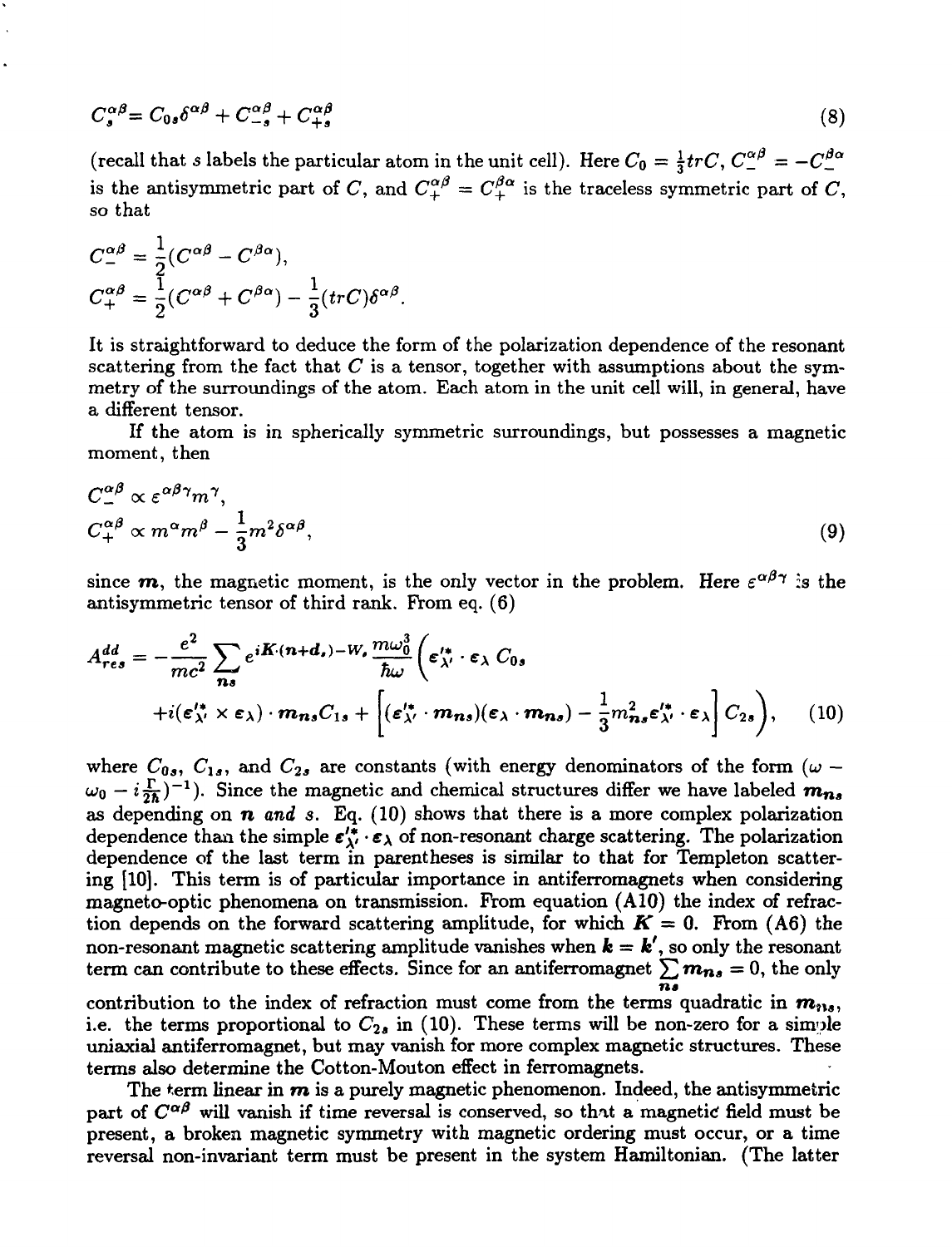effects are of fundamental interest, but we will not consider them here.) To see this we introduce the notation  $|\tilde{a}\rangle$  for the time reversed  $|a\rangle$ . If, for example,  $|a\rangle$  is labeled by a magnetic quantum number m, then  $\vert \bar{a} \rangle = |-m\rangle$ . The sum over c and a in eq. (7) can then equally well be taken over *c* and *a.* Hence

$$
C^{\alpha\beta} = \frac{1}{2} \sum_{ac} \left\{ p_a \frac{\langle a|R^{\alpha}|c\rangle\langle c|R^{\beta}|a\rangle}{\omega - \omega_{ca} - i\frac{\Gamma}{2\hbar}} + p_{\tilde{a}} \frac{\langle \bar{a}|R^{\alpha}|\bar{c}\rangle\langle \bar{c}|R^{\beta}|\bar{a}\rangle}{\omega - \omega_{\bar{c}\bar{a}} - i\frac{\Gamma}{2\hbar}} \right\}
$$
(11)

 $\text{Further, } \langle \tilde{a} | R^{\alpha} | \tilde{c} \rangle = \langle c | R^{\alpha} | a \rangle, \text{ so}$ 

$$
C^{\alpha\beta} = \frac{1}{2} \sum_{ac} \left\{ p_a \frac{\langle a|R^{\alpha}|c\rangle\langle c|R^{\beta}|a\rangle}{\omega - \omega_{ca} - i\frac{\Gamma}{2\hbar}} + p_{\tilde{a}} \frac{\langle a|R^{\beta}|c\rangle\langle c|R^{\alpha}|a\rangle}{\omega - \omega_{\tilde{c}\tilde{a}} - i\frac{\Gamma}{2\hbar}} \right\}
$$
(12)

Writing  $p'_a = \frac{p_a}{\omega - \omega_{ca} - i\frac{\Gamma}{2\hbar}}$  ;  $p'_a = \frac{p_{\bar{a}}}{\omega - \omega_{\bar{c}\bar{a}} - i\frac{\Gamma}{2\hbar}}$ ,

$$
C^{\alpha\beta} = \frac{1}{4} \sum_{ac} \left\{ (p'_a + p'_{\bar{a}}) (\langle a | R^{\alpha} | c \rangle \langle c | R^{\beta} | a \rangle + \langle a | R^{\beta} | c \rangle \langle c | R^{\alpha} | a \rangle ) + (p'_a - p'_{\bar{a}}) (\langle a | R^{\alpha} | c \rangle \langle c | R^{\beta} | a \rangle - \langle a | R^{\beta} | c \rangle \langle c | R^{\alpha} | a \rangle ) \right\},\
$$

and

$$
C_{-}^{\alpha\beta} = \frac{1}{4} \sum_{ac} (p'_a - p'_a) (\langle a|R^\alpha|c\rangle \langle c|R^\beta|a\rangle - \langle a|R^\beta|c\rangle \langle c|R^\alpha|a\rangle)
$$
 (13)

This shows that  $C_{-}^{\alpha\beta} = 0$  unless  $p'_a \neq p'_{\bar{a}}$ . This will be the case if  $p_a \neq p_{\bar{a}}$  (magnetic ordering) or if  $\omega_{ac} \neq \omega_{\bar{a}\bar{c}}$  (magnetic field present - Zeeman splitting) or both.

The largest effect occurs when the excited state *\c)* consists of a core hole together with an additional electron in the valence shell. The sensitivity to the magnetic properties occurs because of the magnetic order of the partially filled shell. The Pauli principle then permits transitions only to unoccupied electronic states, which are orbitals with specific magnetic quantum numbers. To see this most easily consider an atom with one hole in the outer shell (e.g.  $Yb^{3+}$  :  $(4f)^{13}$ ). If the atom is magnetically ordered only the state  $m_{\ell} = -\ell, m_s = -\frac{1}{2}$  is unoccupied. The excited state will involve an electron filling that hole and leaving a single hole of the same spin  $\left(-\frac{1}{2}\right)$ , with  $m_{\ell} = -\ell + 1$  (for the dipole term). This gives a transition that is dependent on the magnetic properties of the atom, even though the transition is electric dipole in character. Because of the role of the Pauli principle this effect was called x-ray resonant exchange scattering in the first theoretical treatment by Hannon, Trammell, Blume, and Gibbs [11]. From the point of view taken here this appears as a subset of anomalous dispersion phenomena (i.e. the antisymmetric part of the tensor).

Further consideration of the size of the effect leads to consideration of the radial integral for the matrix element:

$$
\langle a|R^{\alpha}|c\rangle \propto \int_0^{\infty} r^2 dr R_{n\ell}(r) r R_{n'\ell'}(r),
$$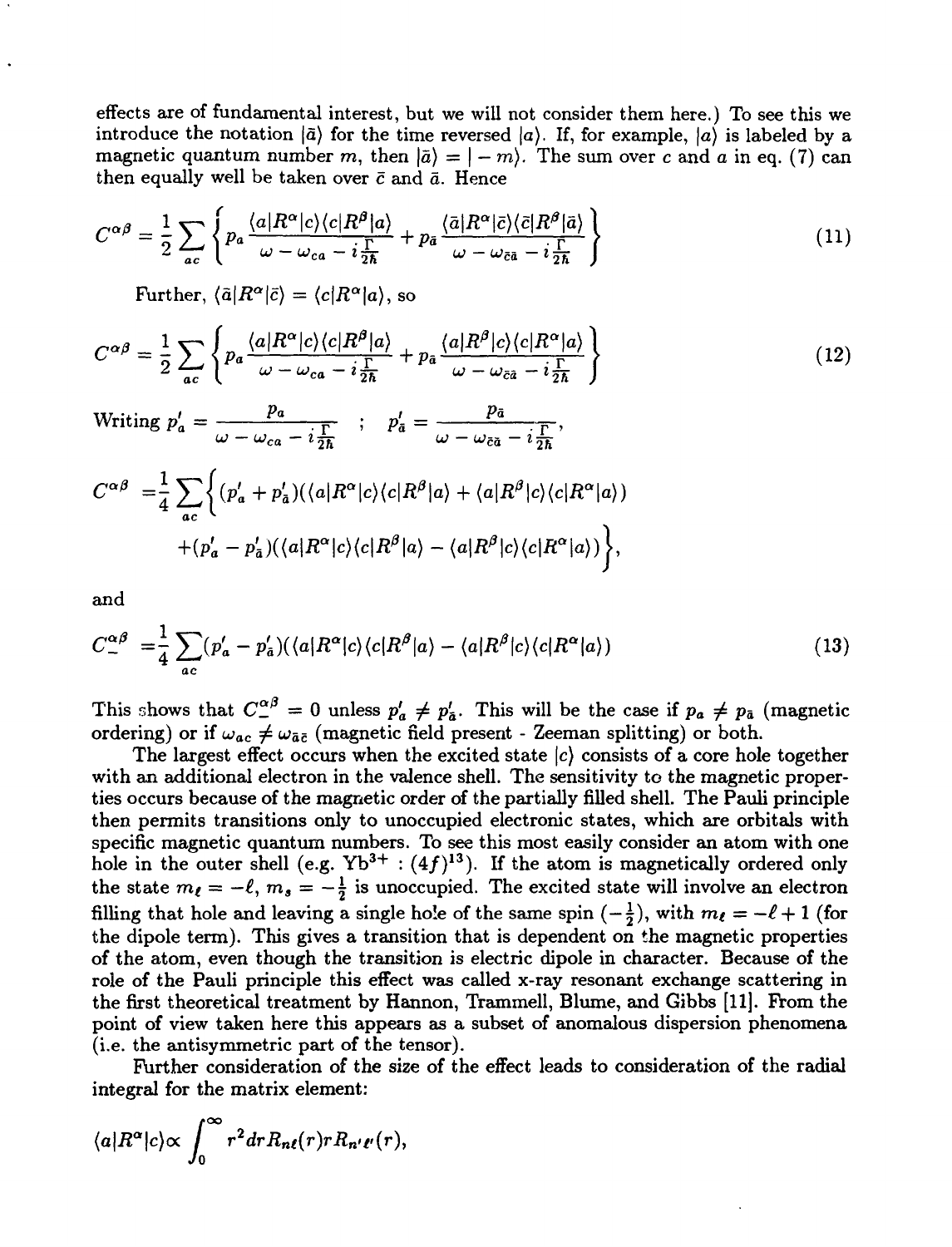where  $R_{n\ell}(r)$  is the radial wave function for the core electron and  $R_{n\ell}$  that for the valence electron. This integral will be largest when the overlap of the two functions is large. Since the lowest energy electrons like 1s are concentrated around the origin and the valence electron's wave functions are practically zero there the transitions are likely to be weak. We can conclude that transitions in the actinides from the  $3d$  levels to the  $5f$ shell (the  $M_{III}$  and  $M_{IV}$  transitions) will have the largest matrix elements and hence the largest effect. Experiments by Me Whan *et al* [12] on UAs show a spectacular effect, with an increase of six orders of magnitude in the intensity of the antiferromagnetic Bragg peak as the photon energy passes through the  $M_{IV}$  ( $3d_{3/2} \rightarrow 5f$ ) resonance. Figure 2 shows the experimental data. At the peak of the resonance the magnetic scattering intensity is 1% of the charge scattering intensity (i.e.  $\sim$  9 electrons)! The detailed calculation of the resonance matrix elements is best done by using the techniques of *j*  symbols and the spherical representation of the dipole (or quadrupole) operators. This is done in ref. [11]. The results obtained there are identical to those that would result from the Cartesian representation of the dipole operators given here.

In eq. (9) we considered the form of  $\tilde{C}^{\alpha\beta}$  when the only vector in the problem is the magnetic moment *m* of the atom. We now consider the case of an atom without a magnetic moment in a uniaxial environment. If  $\hat{z}_s$  is a unit vector in the direction of that axis for the  $s^{th}$  atom in the unit cell,

$$
C_{+s}^{\alpha\beta}\propto\hat{z}_s^{\alpha}\hat{z}_s^{\beta}-\frac{1}{3}\delta^{\alpha\beta},
$$

 $\ddot{\phantom{0}}$ 

which is just the form for Templeton scattering [10].

Since there is no magnetic ordering  $C_{-s}^{\alpha\beta} = 0$ . The form of  $A_{res}^{dd}$  is then

$$
A_{res}^{dd} = -\frac{e^2}{mc^2} \frac{m\omega_0^3}{\hbar\omega} \sum_{\mathbf{n}s} e^{i\mathbf{K}\cdot(\mathbf{n}+\mathbf{d}_s)-W_s} \left\{ \left( \boldsymbol{\varepsilon}_{\lambda'}^{\prime*} \cdot \boldsymbol{\varepsilon}_{\lambda} C_{0s} \right) \right. \\ + C_{2s} \left( (\boldsymbol{\varepsilon}_{\lambda'}^{\prime*} \cdot \hat{z}_s)(\boldsymbol{\varepsilon}_{\lambda} \cdot \hat{z}_s) - \frac{1}{3} \boldsymbol{\varepsilon}_{\lambda'}^{\prime*} \cdot \boldsymbol{\varepsilon}_{\lambda} \right) \right\}.
$$
 (14)

In both equations (10) and (14) the anisotropic terms provide the possibility of the change of polarization on scattering, of the observation of magnetic Bragg peaks, and for the explanation of Bragg peaks forbidden by the space group symmetry of the crystal. The latter possibility follows because  $A_{res}^{dd}$  depends on the direction of the scattering vector as well as on the orientation of the dyadic  $\hat{z}_{\alpha}^{\alpha} \hat{z}_{\alpha}^{\beta}$ . The two together will not necessarily have the full symmetry of the space group.

It is also of interest to consider the possible forms for  $C^{\alpha\beta}$  when a magnetic moment and a crystalline field are present. These are

$$
C_{+}^{\alpha\beta} \propto (\hat{z}^{\alpha}\hat{z}^{\beta} - \frac{1}{3}\delta^{\alpha\beta})(a_{1} + b_{1}(\hat{z} \cdot \boldsymbol{m})^{2})
$$
  
+
$$
c_{1}(m^{\alpha}m^{\beta} - \frac{1}{3}m^{2}\delta^{\alpha\beta})
$$
  
+
$$
d_{1}(\hat{z}^{\alpha}m^{\beta} + \hat{z}^{\beta}m^{\alpha} - \frac{2}{3}(\hat{z} \cdot \boldsymbol{m})\delta^{\alpha\beta})(\hat{z} \cdot \boldsymbol{m})
$$
  

$$
C_{-}^{\alpha\beta} = i\epsilon^{\alpha\beta\gamma}(a_{2}m^{\gamma} + b_{2}\hat{z}^{\gamma}(\hat{z} \cdot \boldsymbol{m})).
$$
 (15)

(The constants  $a_i$  and  $b_i$  have resonant denominators.) As the symmetry of the sur-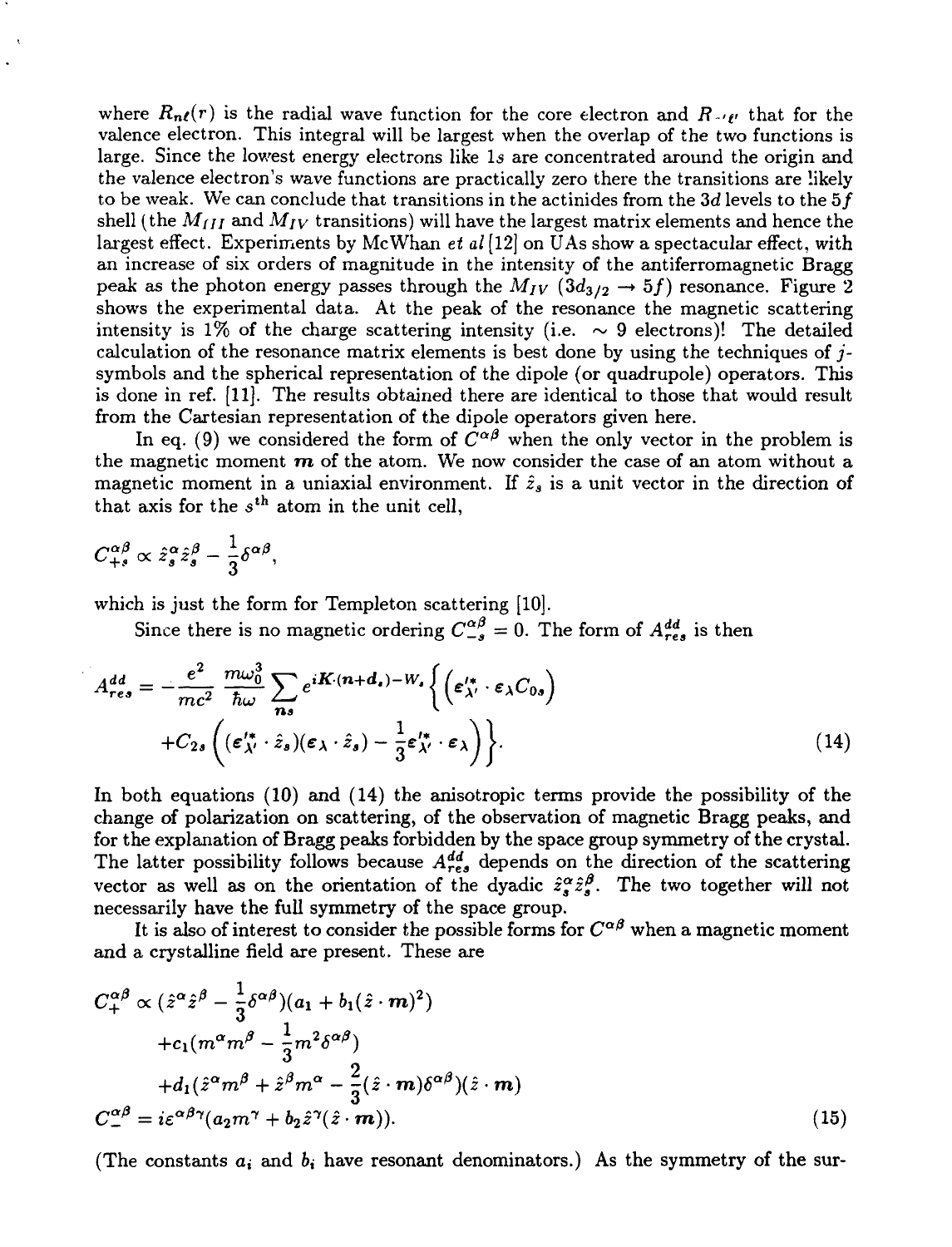roundings are lowered increasingly complex polarization phenomena occur.

# QUADRUPOLE TRANSITIONS

We now turn to the quadrupole terms in eq. (5). We have

$$
A_{res}^{qq}=-\frac{e^2}{mc^2}\cdot \varepsilon_{\lambda'}^{\prime\alpha*}\varepsilon_{\lambda}^{\beta}\frac{1}{4}m\frac{\omega_0^3}{\hbar\omega}\sum_{\boldsymbol{n}\boldsymbol{s}}e^{i\boldsymbol{K}\cdot(\boldsymbol{n}+\boldsymbol{d}_{\boldsymbol{s}})-W_{\boldsymbol{s}}}D_{\boldsymbol{s}}^{\alpha\gamma,\beta\delta}k^{\prime\gamma}k^{\delta},
$$

with

$$
D^{\alpha\gamma,\beta\delta} = \sum_{a} p_a \frac{\langle a|Q^{\alpha\gamma}_{\bm{n}s}|c\rangle \langle c|Q^{\beta\delta}_{\bm{n}s}|a\rangle}{\omega - \omega_{ca} - i\frac{\Gamma}{2\hbar}}.
$$
\n(16)

There are many terms possible even in the simplest cases. We follow the reasoning used in the dipole transitions. The fourth rank tensor  $D^{\alpha\gamma,\beta\delta}$  has the following symmetries:

$$
D^{\alpha\gamma,\beta\delta} = D^{\gamma\alpha,\beta\delta} = D^{\alpha\gamma,\delta\beta}.
$$
  
We define  $D^{\alpha\gamma,\beta\delta} = D^{\alpha\gamma,\beta\delta}_+$   $D^{\alpha\gamma,\beta\delta}_-$ , with  $D^{\alpha\gamma,\beta\delta}_\pm = \pm D^{\beta\delta,\alpha\gamma}$ . Using the same reasoning that led to eq. (13),

$$
D_{\pm}^{\alpha\gamma,\beta\delta} = \frac{1}{4} \sum_{a} (p'_a \pm p'_a) \Big( \langle a | Q^{\alpha\gamma} | c \rangle \langle c | Q^{\beta\delta} | a \rangle \n\pm \langle a | Q^{\beta\delta} | c \rangle \langle c | Q^{\alpha\gamma} | a \rangle \Big). \tag{17}
$$

From this we see that  $D^{\alpha\gamma,\beta\delta}$  will vanish if time reversal is conserved. We first consider the case where the atom has a magnetic moment. The tensors must be constructed from  $\delta^{\alpha\beta}$ ,  $\varepsilon^{\alpha\beta\gamma}$ , and  $m^{\gamma}$ . The possible forms are

$$
D_{+}^{\alpha\gamma,\beta\delta} = a_1 \left\{ \varepsilon^{\alpha\beta\sigma} m^{\sigma} \delta^{\gamma\delta} + \varepsilon^{\gamma\delta\sigma} m^{\sigma} \delta^{\alpha\beta} + \varepsilon^{\alpha\delta\sigma} m^{\sigma} \delta^{\gamma\beta} + \varepsilon^{\gamma\beta\sigma} m^{\sigma} \delta^{\alpha\delta} \right\} + b_2 \left\{ \varepsilon^{\alpha\beta\gamma} m^{\sigma} m^{\gamma} m^{\delta} + \varepsilon^{\gamma\beta\sigma} m^{\sigma} m^{\alpha} m^{\beta} + \varepsilon^{\alpha\delta\sigma} m^{\sigma} m^{\gamma} m^{\beta} + \varepsilon^{\gamma\beta\sigma} m^{\sigma} m^{\alpha} m^{\delta} \right\},
$$

$$
D_{+}^{\alpha\gamma,\beta\delta} = a_{2}\delta^{\alpha\gamma}\delta^{\beta\delta} + b_{2}\left\{\delta^{\alpha\beta}\delta^{\gamma\delta} + \delta^{\alpha\delta}\delta^{\beta\gamma}\right\} + c_{2}\left\{\delta^{\alpha\beta}m^{\gamma}m^{\delta} + \delta^{\alpha\delta}m^{\gamma}m^{\beta} + m^{\alpha}m^{\beta}\delta^{\gamma\delta} + m^{\alpha}m^{\delta}\delta^{\gamma\beta}\right\} + d_{2}\left\{m^{\alpha}m^{\gamma}\delta^{\beta\delta} + \delta^{\alpha\gamma}m^{\beta}m^{\delta}\right\} + e_{2}m^{\alpha}m^{\beta}m^{\gamma}m^{\delta} + f_{2}\left\{\epsilon^{\alpha\beta\sigma}\epsilon^{\gamma\delta\sigma'}m^{\sigma}m^{\sigma'}\right. + \epsilon^{\alpha\delta\sigma}\epsilon^{\gamma\beta\sigma'}m^{\sigma}m^{\sigma'}\right\}.
$$
 (18)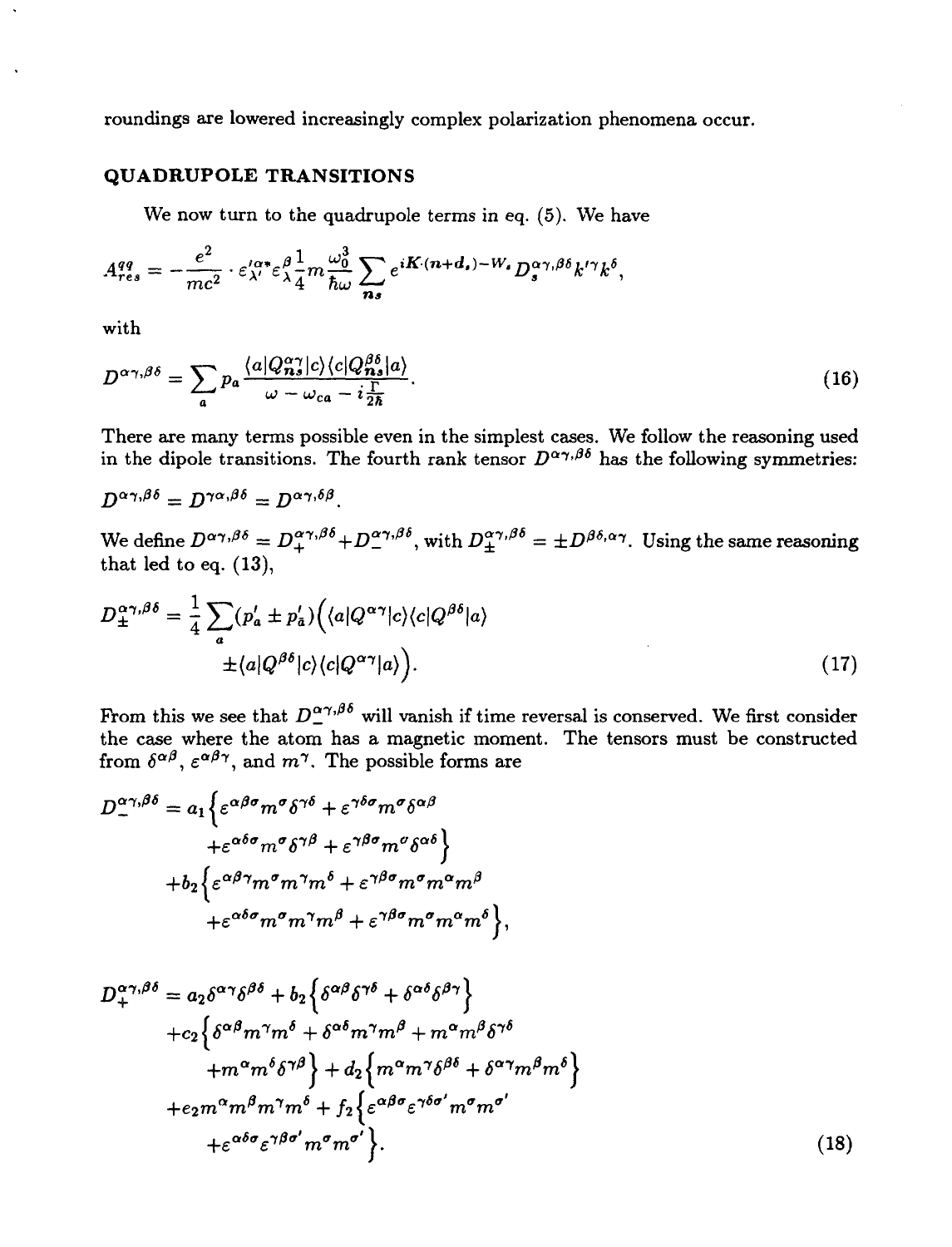For the case where the magnetic moment is zero but the atom is in a uniaxial crystalline field along the direction  $\hat{z}_s$ ,  $D_- = 0$  and the  $D_+$  terms are obtained by substituting *z* for *m.* Writing out the terms in full we find

$$
\varepsilon_{\lambda'}^{\prime\alpha *}\varepsilon_{\lambda}^{\beta}D_{\perp}^{\alpha\gamma,\beta\delta}k^{\prime\gamma}k^{\delta}
$$
\n
$$
= a_{1}\Big\{(\varepsilon_{\lambda'}^{\prime *}\times\varepsilon_{\lambda})\cdot m(k^{\prime}\cdot k) + (k^{\prime}\times k)\cdot m(\varepsilon_{\lambda'}^{\prime *}\cdot\varepsilon_{\lambda}) + (\varepsilon_{\lambda'}^{\prime *}\times k)\cdot m(k^{\prime}\cdot\varepsilon_{\lambda}) + (k^{\prime}\times\varepsilon_{\lambda})\cdot m(k^{\prime}\cdot\varepsilon_{\lambda'})\Big\}
$$
\n
$$
+ b_{1}\Big\{(\varepsilon_{\lambda'}^{\prime *}\times\varepsilon_{\lambda})\cdot m(k^{\prime}\cdot m)(k\cdot m) + (k^{\prime}\times k)\cdot m(\varepsilon_{\lambda'}^{\prime *}\cdot m)(\varepsilon_{\lambda}\cdot m) + (\varepsilon_{\lambda'}^{\prime *}\times k)\cdot m(k^{\prime}\cdot m)(\varepsilon_{\lambda}\cdot m) + (k^{\prime}\times\varepsilon_{\lambda})\cdot m(\varepsilon_{\lambda'}^{\prime *}\cdot m)(k\cdot m)\Big\},\
$$

and

$$
\varepsilon_{\lambda'}^{\alpha' *} \varepsilon_{\lambda}^{\beta} D_{+}^{\alpha \gamma, \beta \delta} k^{\prime \gamma} k^{\delta}
$$
\n
$$
= b_{2} \Big\{ (\varepsilon_{\lambda'}^{\prime *} \cdot \varepsilon_{\lambda}) (k' \cdot k) + (\varepsilon_{\lambda'}^{\prime *} \cdot k) (\varepsilon_{\lambda} \cdot k') \Big\}
$$
\n
$$
+ c_{2} \Big\{ (\varepsilon_{\lambda'}^{\prime *} \cdot \varepsilon_{\lambda}) (k' \cdot m) (k \cdot m) + (\varepsilon_{\lambda'}^{\prime *} \cdot k) (k' \cdot m) (\varepsilon_{\lambda} \cdot m)
$$
\n
$$
+ (\varepsilon_{\lambda'}^{\prime *} \cdot m) (\varepsilon_{\lambda} \cdot m) (k' \cdot k) + (\varepsilon_{\lambda} \cdot k') (\varepsilon_{\lambda'}^{\prime *} \cdot m) (k \cdot m) \Big\}
$$
\n
$$
+ e_{2} \Big\{ (\varepsilon_{\lambda'}^{\prime *} \cdot m) (\varepsilon_{\lambda} \cdot m) (k' \cdot m) (k \cdot m) \Big\}
$$
\n
$$
+ f_{2} \Big\{ ((\varepsilon_{\lambda'}^{\prime *} \times \varepsilon_{\lambda}) \cdot m) ((k' \times k) \cdot m) + ((\varepsilon_{\lambda'}^{\prime *} \times k) \cdot m) ((k' \times \varepsilon_{\lambda}) \cdot m) \Big\}. \tag{19}
$$

The  $a_2$  and  $d_2$  terms vanish because of the orthogonality of  $\epsilon'$  and  $\epsilon'$  as well as that of  $\epsilon$  and  $\boldsymbol{k}$ .

The linear and cubic terms in  $D_{-}$  give rise to antiferromagnetic Bragg peaks and to satellites of those peaks. The quadratic and quartic terms give second, fourth, and zeroth harmonics of those peaks. For the case of non-magnetic anisotropy the quadrupolar equivalent of Templeton scattering occurs. This can also lead to the appearance of Bragg peaks that are forbidden by the space group symmetry [13].

#### DIPOLE-QUADRUPOLE CROSS TERMS

Finally, we consider the dipole-quadrupole cross terms. These vanish, as mentioned above, unless the ion is not in a center of symmetry. While they can give rise to magnetic effects, their principal importance arises because they produce optical activity, (non magnetic) circular dichroism, and, in the case of scattering, circularly polarized radiation. From eq. (5),

$$
A_{res}^{dq} = -\frac{e^2}{mc^2} \sum_{ns} e^{i\mathbf{K} \cdot (\mathbf{n} + \mathbf{d}_s) - W_s} \varepsilon_{\lambda'}^{\prime \alpha^*} \varepsilon_{\lambda}^{\beta}
$$
  
 
$$
\times \frac{1}{2} i \frac{m\omega_0^3}{\hbar \omega} \sum_{ac} p'_a \left\{ \langle a | R^{\alpha} | c \rangle \langle c | Q^{\beta \gamma} | a \rangle k^{\gamma} - \langle a | Q^{\alpha \gamma} | c \rangle \langle c | R^{\beta} | a \rangle k^{\prime \gamma} \right\}, \tag{20}
$$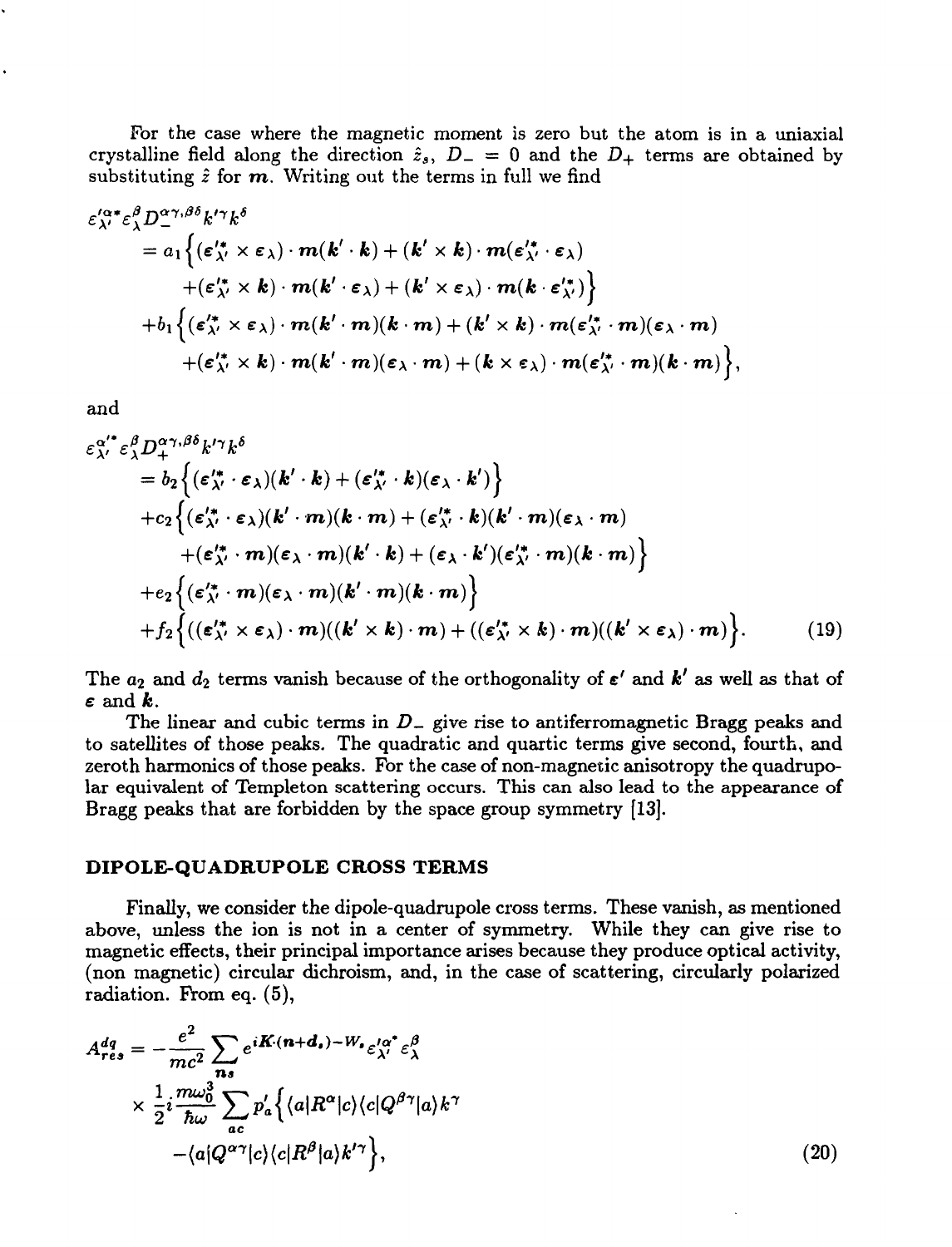$$
= -\frac{e^2}{mc^2} \sum_{n_3} e^{i\mathbf{K} \cdot (n+d_s) - W_s} \varepsilon_{\lambda'}^{\prime \alpha^*} \varepsilon_{\lambda}^{\beta}
$$
  
\n
$$
\times \frac{1}{4} i \frac{m \omega_0^3}{\hbar \omega} \sum_{ac} p'_a \Big\{ \langle a | R^\alpha | c \rangle \langle c | Q^{\beta \gamma} | a \rangle (k^\gamma - k'^\gamma) + \langle a | R^\alpha | c \rangle \langle c | Q^{\beta \gamma} | a \rangle (k^\gamma + k'^\gamma) + \langle a | Q^{\alpha \gamma} | c \rangle \langle c | R^\beta | a \rangle (k^\gamma - k'^\gamma) - \langle a | Q^{\alpha \gamma} | c \rangle \langle c | R^\beta | a \rangle (k^\gamma + k'^\gamma) \Big\}. \tag{21}
$$

Again using the reasoning that led to eq. (13), we find

$$
A_{res}^{dq} = -\frac{e^2}{mc^2} \sum_{n_s} e^{i\boldsymbol{K} \cdot (\boldsymbol{n} + \boldsymbol{d}_s) - W_s} \varepsilon_{\lambda'}^{\prime \alpha^*} \varepsilon_{\lambda}^{\beta} \cdot \frac{i}{8} \frac{m \omega_0^3}{\hbar \omega} \Big\{ G_{++}^{\alpha \beta \gamma} (k^{\gamma} - k^{\prime \gamma}) + G_{--}^{\alpha \beta \gamma} (k^{\gamma} - k^{\prime \gamma}) + G_{+-}^{\alpha \beta \gamma} (k^{\gamma} + k^{\prime \gamma}) + G_{+-}^{\alpha \beta \gamma} (k^{\gamma} + k^{\prime \gamma}) \Big\}, \tag{22}
$$

where

$$
G_{\mu\nu}^{\alpha\beta\gamma} = \sum_{ac} (p'_a + \mu p'_a) \times \left\{ \langle a | R^{\alpha} | c \rangle \langle c | Q^{\beta\gamma} | a \rangle + \nu \langle a | Q^{\alpha\gamma} | c \rangle \langle c | R^{\beta} | a \rangle \right\}.
$$
\n(23)

and  $\mu, \nu = \pm 1$ . The terms with  $\mu = -1$  are not invariant under time reversal, so these are sensitive to magnetic structure. Of special interest are the terms with  $\mu = +1$  (timereversal invariant). In a non magnetic system in the forward direction  $(\mathbf{k} = \mathbf{k}')$  only the term  $G_{+-}^{\alpha\beta\gamma}(k^{\gamma}+k'^{\gamma})$  is non-zero. This term is antisymmetric in  $\alpha$  and  $\beta$ , and in a homogeneous system it will be proportional to  $\varepsilon^{\alpha\beta\gamma}(k^{\gamma}+k'^{\gamma})$ . It is therefore responsible for optical activity and dichroism. The term with  $\mu = +1$ ,  $\nu = +1$  is proportional to the scattering vector K, and is symmetric in  $\alpha$  and  $\beta$ . Both  $G_{++}^{\alpha\beta\gamma}$  and  $G_{+-}^{\alpha\beta\gamma}$  give rise to polarization dependences of scattering involving circular polarization, and they have been reported at this conference in the paper by Templeton.

#### FORM FACTORS

In order to make contact with the usual notation for form factors we write equation (3) as

$$
A = -\frac{e^2}{mc^2} \varepsilon_{\lambda'}^{\prime \alpha^*} \varepsilon_{\lambda}^{\beta} \sum_{\mathbf{n}s} e^{i\mathbf{K} \cdot (\mathbf{n} + \mathbf{d}) - W_s} \left( f_{\mathbf{n}s}^{\alpha\beta} - i \frac{\hbar \omega}{mc^2} f_{0\mathbf{m}ag,\mathbf{n}s}^{\alpha\beta} \right), \tag{24}
$$

where (omitting the subscripts  $ns$  for clarity)

$$
f^{\alpha\beta} = f_0 \delta^{\alpha\beta} + f'^{\alpha\beta} + i f''^{\alpha\beta} \tag{25}
$$

with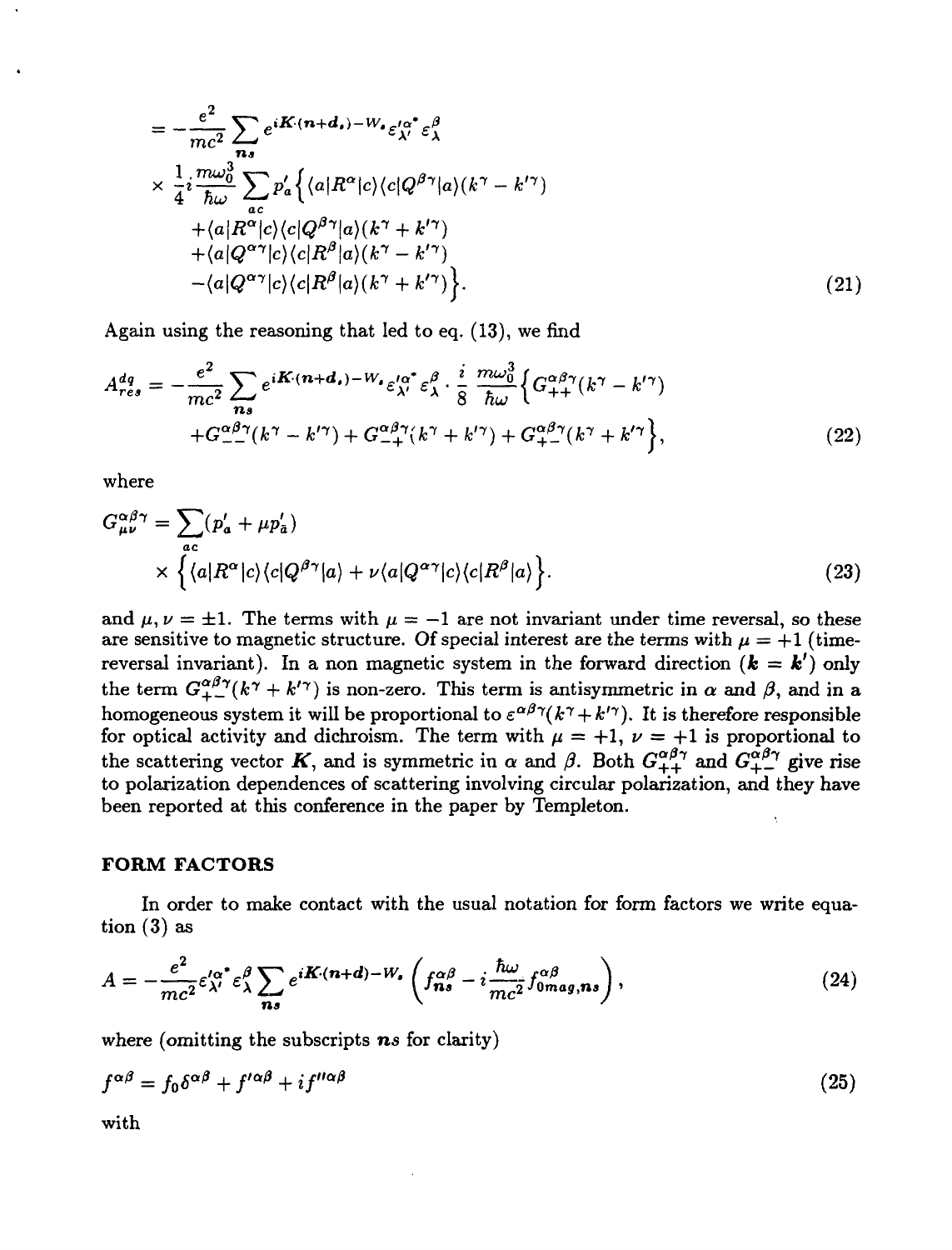$$
f_0 = \sum_a p_a \langle a | \sum_i \, ^{(n s)} e^{i \boldsymbol{K} \cdot \boldsymbol{r}_i} | a \rangle \equiv f_0(\boldsymbol{K}), \tag{26}
$$

the usual charge form factor (i.e. the Fourier transform of the charge density), and

$$
f_{0mag}^{\alpha\beta} = \sum_{a} p_a \langle a | \sum_{i} {^{(n s)} e^{i \pmb{K} \cdot \pmb{r}_i}} \left\{ - \frac{i (\pmb{K} \times p_i)^{\gamma}}{\hbar K^2} A^{\alpha\beta\gamma} + \pmb{s}_i^{\gamma} B^{\alpha\beta\gamma} \right\} |a\rangle \tag{27}
$$

the non-resonant magnetic form factor. From eqs.  $(4)$  and  $(5)$  we see that the "anomalous" form factors  $f'^{\alpha\beta} + i f''^{\alpha\beta}$  are given by

$$
f^{\prime\alpha\beta} + if^{\prime\prime\alpha\beta} = m \sum_{ac} p_a \frac{\omega_{ca}^3}{\hbar \omega} \frac{\langle a | (R_{ns}^\alpha - \frac{1}{2} i Q_{ns}^\alpha k'^\gamma) | c \rangle \langle c | (R_{ns}^\beta + \frac{1}{2} i Q_{ns}^\beta k^\gamma) | a \rangle}{\omega - \omega_{ca} - i \frac{\Gamma}{2\hbar}} \tag{28}
$$

Using equations  $(6)$ ,  $(7)$ ,  $(16)$ ,  $(22)$ , and  $(23)$  we find

$$
f^{\prime\alpha\beta} + i f^{\prime\prime\alpha\beta} = \frac{m\omega_0^3}{\hbar\omega} \Big\{ C^{\alpha\beta} + \frac{1}{4} D^{\alpha\gamma,\beta\delta} k^{\prime\gamma} k^{\delta} + \frac{1}{8} i \sum_{\mu\nu} G^{\alpha\beta\gamma}_{\mu\nu} (k^{\gamma} - \mu\nu k^{\prime\gamma}) \Big\}.
$$
 (29)

The anomalous terms contain both magnetic and non magnetic contributions. We see from this form that these terms have only a weak angular dependence. The Debye-Waller factor gives some contribution to such a dependence, but the tensors *C, D,* and *G* are essentially independent of angle. Further contributions come from the polarization factors and from the presence of *k'* and *k* in the quadrupole-quadrupole and dipolequadrupole cross terms. Since the dipole-dipole terms are usually largest we have most commonly

$$
f^{\prime\alpha\beta} + i f^{\prime\prime\alpha\beta} \approx \frac{m\omega_0^3}{\hbar\omega} C^{\alpha\beta},
$$

and angular dependence arises from the directional dependence of *C* together with the polarization factor  $\varepsilon_{\lambda'}^{\alpha^*} \varepsilon_{\lambda'}^{\beta}$ . In the usual treatment of anomalous dispersion (before the Templetons' work [10]) only the trace of these tensors was considered.

### **CONCLUSIONS**

The magnetic effects in anomalous dispersion are potentially quite large. They are intimately related to the usual charge dispersive effects. The electric dipole and quadrupole interactions and their cross terms, together with symmetry arguments, give excellent explanations for the polarization dependence of scattering, as well as for forbidden reflections, dichroism, Faraday effect, magnetic scattering, optical activity, etc. We have shown here only the simplest applications of symmetry: time reversal (which distinguishes magnetic and non-magnetic effects), parity (which shows how optical activity arises) and local uniaxial symmetry. More detailed group theoretical analysis can yield explicit forms for the tensors C, *D* and *G.*

It is clear from the theory that anomalous dispersion effects are strongly dependent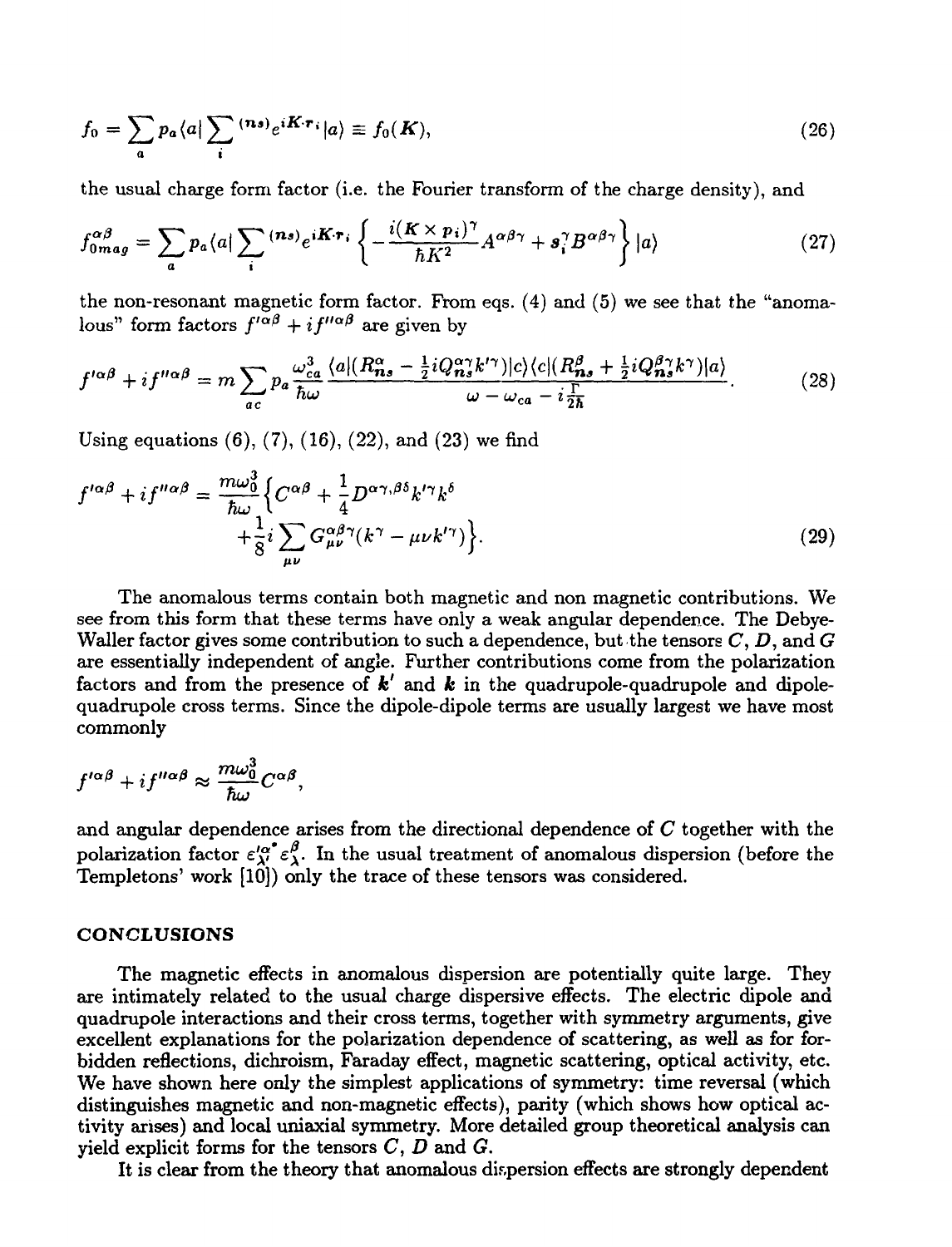on the resonance structure of the ions in the solid, and, especially near those resonances, are sensitive to the local environment and bonding configuration. This might be considered an annoyance by crystallographers, who would like to have a simple tabulation of anomalous dispersion "corrections" that is broadly usable in experiments. This is unfortunately, from that point of view, not the case. On the other hand, such sensitivity enables experiments which can give otherwise unobtainable information about magnetic and electronic structures. Much work remains to be done, both experimentally and theoretically. The equations are old, but, because of the synchrotron radiation revolution in x-ray sources, the ideas and experiments are new.

## **ACKNOWLEDGEMENTS**

It is a pleasure to thank my colleagues and coworkers, Doon Gibbs, James P. Hannon, Denis McWhan, and George T. Trammell, for many discussions and for their collaboration in much of this work.

This manuscript has been authored under contract number DE-AC02-76CH00016 with the U.S. Department of Energy. I am grateful for their long-standing support of this research.

#### **APPENDIX**

In reference [4], the interaction between photons and electrons is shown to be

$$
\mathcal{H}' = \frac{e^2}{2mc^2} \sum_{i} \mathbf{A}^2(\mathbf{r}_i) - \frac{e}{mc} \sum_{i} \mathbf{p}_i \cdot \mathbf{A}(\mathbf{r}_i)
$$

$$
-\frac{e\hbar}{mc} \sum_{i} \mathbf{s}_i \quad \nabla \times \mathbf{A}(\mathbf{r}_i) - \frac{e^2\hbar}{2(mc^2)^2} \sum_{i} \mathbf{s}_i \cdot (\mathbf{A}(\mathbf{r}_i) \times \mathbf{A}(\mathbf{r}_i)), \tag{A1}
$$

where  $A(r_i)$  is the vector potential of the electromagnetic field at the position  $r_i$  of the  $i<sup>th</sup>$  electron. The first two terms are familiar, while the second two represent smaller magnetic terms. Since  $A$  is linear in photon creation and annihilation operators, scaltering is produced in first-order perturbation theory by terms quadratic in *A* such as the first and fourth terms in  $(A1)$  — (since scattering involves "destruction" of the incident photon and "creation" of the scattered photons). Terms linear in  $A$ , such as the second and third terms in (Al) give scattering in second order perturbation theory. Using Fermi's golden rule to calculate the matrix elements [4] then yields the coherent scattering amplitude

$$
A = -\frac{e^2}{mc^2} \varepsilon_{\lambda'}^{\prime \alpha^*} \varepsilon_{\lambda}^{\beta} \sum_a p_a \left\{ \langle a | \sum_i e^{i\boldsymbol{K} \cdot \boldsymbol{r}_i} | a \rangle \delta^{\alpha \beta} - i \varepsilon^{\alpha \beta \gamma} \frac{\hbar \omega}{mc^2} \langle a | \sum_i \boldsymbol{s}_i^{\gamma} e^{i\boldsymbol{K} \cdot \boldsymbol{r}_i} | a \rangle \right.+ \frac{1}{m} \sum_c \left\{ \frac{\langle a | O^{\alpha^*}(\boldsymbol{k'}) | c \rangle \langle c | O^{\beta}(\boldsymbol{k}) | a \rangle}{E_a - E_c + \hbar \omega - i \frac{\Gamma}{2}} + \frac{\langle a | O^{\beta}(\boldsymbol{k}) | c \rangle \langle c | O^{\alpha^*}(\boldsymbol{k'}) | a \rangle}{E_a - E_c - \hbar \omega} \right\} \right\}
$$
(A2)

Here  $\varepsilon''_{\lambda'}$  and  $\varepsilon''_{\lambda}$  are, respectively the polarization vectors for the scattered and incident photons, where  $\lambda$  and  $\lambda'$  label two orthogonal polarization basis vectors (e.g. left and right circular, or linear polarization parallel and perpendicular to the scattering plane).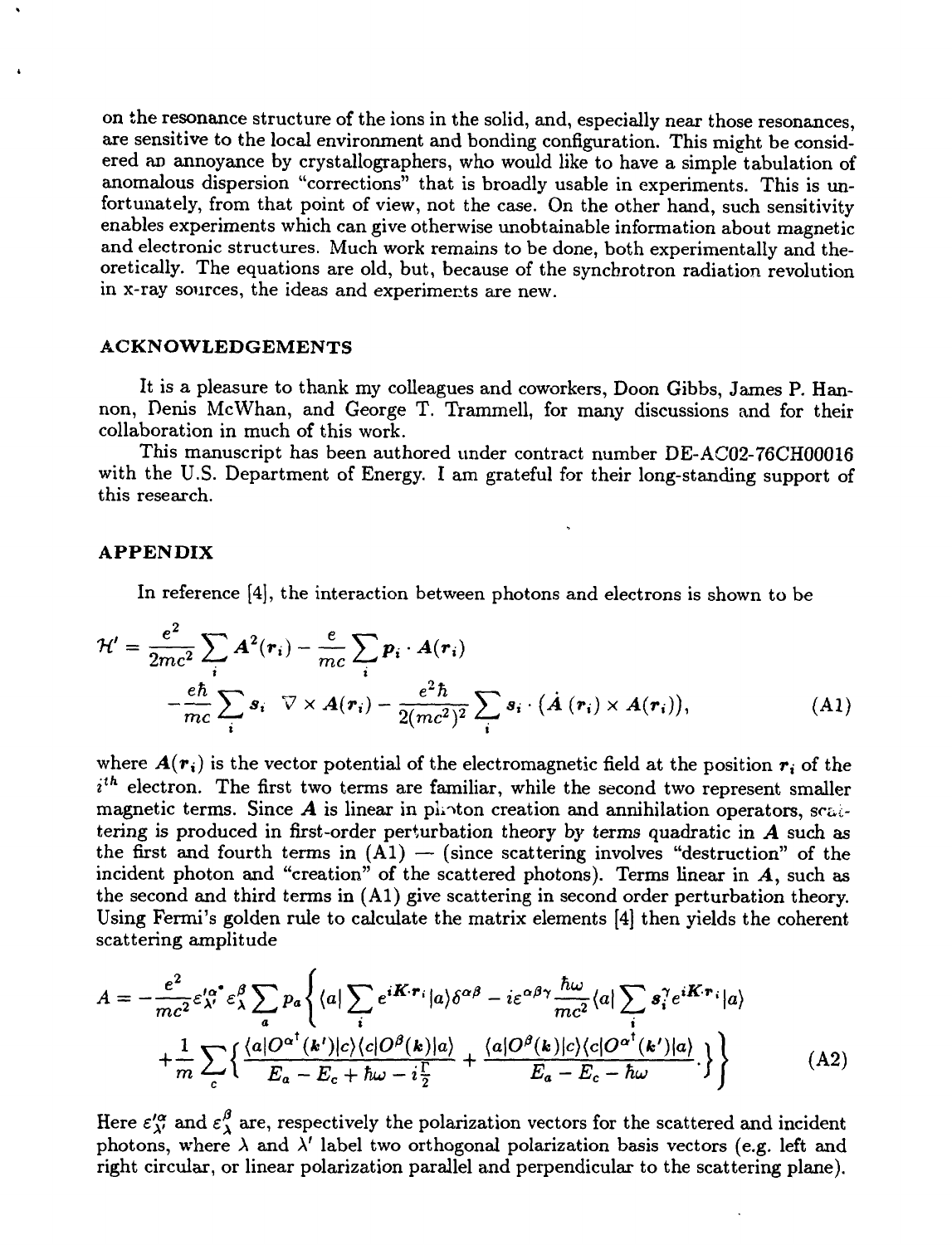$\varepsilon^{\alpha\beta\gamma}$  is the antisymmetric tensor of third rank;  $\alpha, \beta,$  and  $\gamma$  vary over the cartesian indices  $x, y, z; p_a$  is the probability that the incident state of the scatterer  $\vert a \rangle$  is occupied (given by  $p_a = e^{-E_a/kT}/Z$ , Z the partition function, for a system in thermal equilibrium) and  $\bm{K}=\bm{k}-\bm{k}'$  is the scattering vector  $(|\bm{K}|=4\pi\sin\theta/\lambda,$  where  $2\theta$  is the scattering angle). The operator  $O^{\beta}({\bm k})$  is given by

$$
O^{\beta}(\mathbf{k}) = \sum_{i} e^{i\mathbf{k} \cdot \mathbf{r}_{i}} (p_{i}^{\beta} - i\hbar (\mathbf{k} \times \mathbf{s}_{i})^{\beta}), \qquad (A3)
$$

and  $\Gamma$  is the inverse lifetime of the intermediate state  $|c\rangle$ . (We have considered only the coherent amplitude, where the final state of the scattering system  $\ket{a}$  is the same as the initial state. Inelastic or incoherent scattering is accounted for by allowing the final state  $\ket{b}$  to be different from the initial state  $\ket{a}$  of the scatterer, and for the frequency  $\omega'$  of the scattered photon to be different from that of the incident photon  $\omega$ .)

Considering the last two terms in (A2), we note that for photons with energy  $\hbar\omega \gg E_c - E_a$  the summation over  $\vert c \rangle$  can be carried out by closure, and the last two terms will reduce to

$$
\frac{1}{\hbar\omega}\langle a|[O^{\alpha^{\dagger}}(\boldsymbol{k}'),O^{\beta}(\boldsymbol{k})]|a\rangle.
$$
 (A4)

This commutator, as shown in reference [4], gives, together with the second term in (A2), the nonresonant magnetic scattering amplitude [1-5]. We obtain these terms by writing

$$
\frac{1}{E_a - E_c + \hbar \omega - i\frac{\Gamma}{2}} = \left(\frac{1}{E_a - E_c + \hbar \omega - i\frac{\Gamma}{2}} - \frac{1}{\hbar \omega}\right) + \frac{1}{\hbar \omega}
$$

$$
\approx -\frac{E_a - E_c}{\hbar \omega} \cdot \frac{1}{E_a - E_c + \hbar \omega - i\frac{\Gamma}{2}} + \frac{1}{\hbar \omega},
$$

and

$$
\frac{1}{E_a - E_c - \hbar \omega} = \left( \frac{1}{E_a - E_c - \hbar \omega} + \frac{1}{\hbar \omega} \right) - \frac{1}{\hbar \omega}
$$

$$
= + \frac{E_a - E_c}{\hbar \omega} \frac{1}{E_a - E_c - \hbar \omega} - \frac{1}{\hbar \omega}.
$$

(We have neglected  $i\frac{\Gamma}{2}$  in the numerator, as it is negligible compared to  $E_c - E_a$ .) Substituting in (A2) we obtain the commutator in (A4) and the terms with energy denominators multiplied by factors  $\frac{E_c - E_a}{\hbar \omega}$ . Eq. (A2) becomes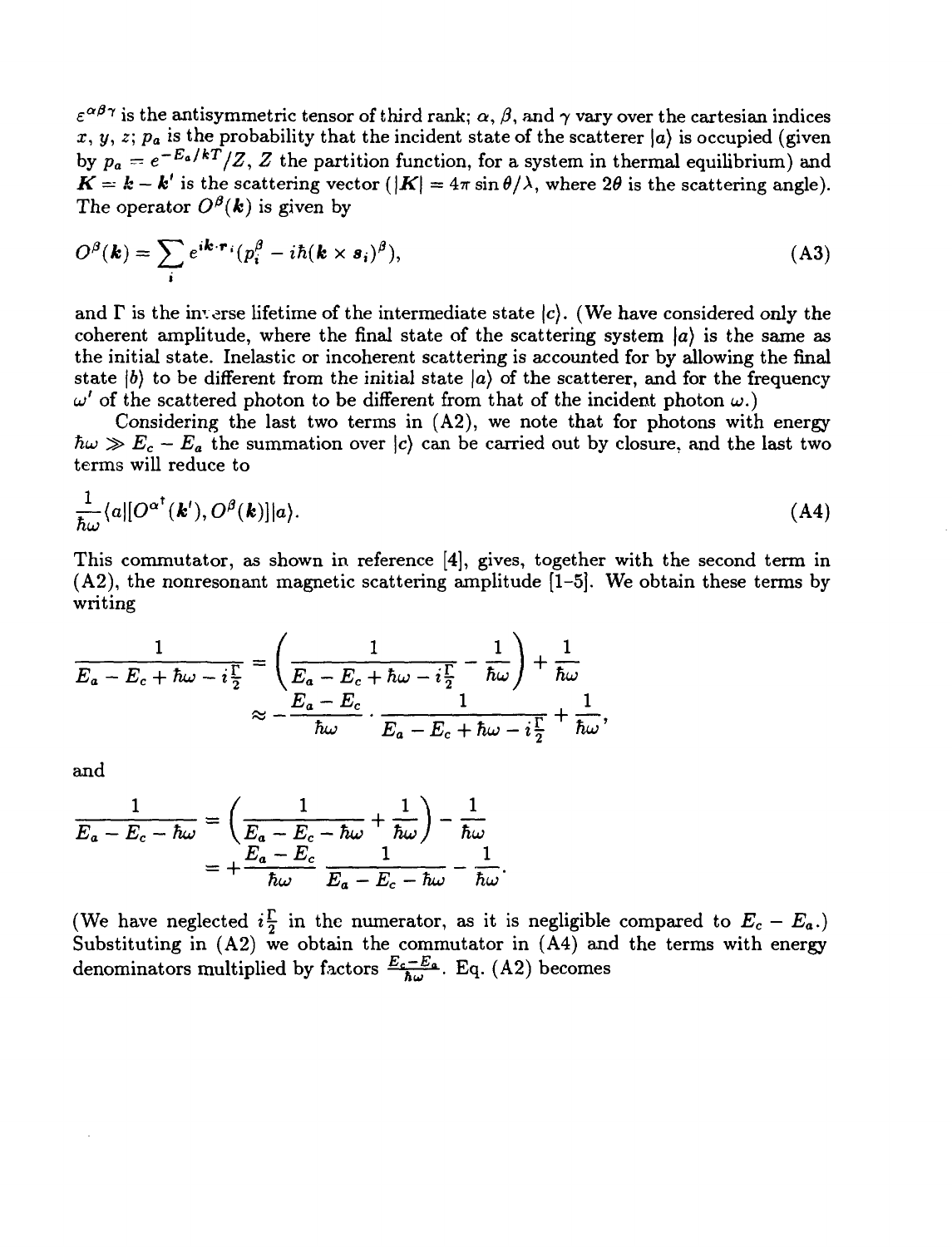$$
A = -\frac{e^2}{mc^2} \varepsilon_{\lambda'}^{\prime \alpha^*} \varepsilon_{\lambda}^{\beta} \sum_{a} p_a \left\{ \langle a | \sum_{i} e^{i\boldsymbol{K} \cdot \boldsymbol{r}_i} | a \rangle \delta^{\alpha \beta} \right.\left. -i \frac{\hbar \omega}{mc^2} \langle a | \sum_{i} e^{i\boldsymbol{K} \cdot \boldsymbol{r}_i} \left( -i \frac{(\boldsymbol{K} \times \boldsymbol{p}_i)^{\gamma}}{\hbar \boldsymbol{K}^2} A^{\alpha \beta \gamma} + s_i^{\gamma} B^{\alpha \beta \gamma} \right) | a \rangle \left. - \frac{1}{m} \sum_{c} \left( \frac{E_a - E_c}{\hbar \omega} \right) \frac{\langle a | O^{\alpha^{\dagger}}(\boldsymbol{k'}) | c \rangle \langle c | O^{\beta}(\boldsymbol{k}) | a \rangle}{E_a - E_c + \hbar \omega - i \frac{\Gamma}{2}} \left. + \frac{1}{m} \sum_{c} \left( \frac{E_a - E_c}{\hbar \omega} \right) \frac{\langle a | O^{\beta}(\boldsymbol{k}) | c \rangle \langle c | O^{\alpha^{\dagger}}(\boldsymbol{k'}) | a \rangle}{E_a - E_c - \hbar \omega} \right\}.
$$
\n(A5)

 $\bullet$ 

The commutator has been combined, as mentioned above, to give the second term in (A5), the non-resonant magnetic scattering amplitude. The polarization factors  $A^{\alpha\beta\gamma}$ and  $B^{\alpha\beta\gamma}$  are obtained from straightforward algebra. They are

$$
A^{\alpha\beta\gamma} = -2(1 - \hat{k} \cdot \hat{k}')\varepsilon^{\alpha\beta\gamma},
$$
  
\n
$$
B^{\alpha\beta\gamma} = \varepsilon^{\alpha\beta\gamma} - \varepsilon^{\alpha\delta\gamma} \hat{k}'^{\delta} \hat{k}'^{\beta} + \varepsilon^{\beta\delta\gamma} \hat{k}^{\delta} \hat{k}^{\alpha}
$$
  
\n
$$
- \frac{1}{2} \varepsilon^{\alpha\beta\delta} (\hat{k}'^{\delta} \hat{k}^{\gamma} + \hat{k}^{\delta} \hat{k}'^{\gamma}) + \frac{1}{2} (\hat{k} \times \hat{k}')^{\alpha} \delta^{\beta\gamma}
$$
  
\n
$$
+ \frac{1}{2} (\hat{k} \times \hat{k}')^{\beta} \delta^{\alpha\gamma}
$$
\n(A6)

 $\text{In (A6) }\hat{k} \text{ and } \hat{k}^{'} \text{ are unit vectors in the direction of the incident and scattered photons,}$ respectively. The terms multiplying  $A^{\alpha\beta\gamma}$  give scattering from the orbital magnetization density of the scatterer, while  $B^{\alpha\beta\gamma}$  multiplies the spin density terms. Equation (A5) is the complete expression for the scattering amplitude. The first term gives the standard charge scattering, the second the magnetic scattering, and the third and fourth terms give the resonant and non-resonant anomalous dispersion effects. The latter can be conveniently combined in a form that is useful far from resonance, but that corresponds to the neglect of the last, non-resonant term when  $\hbar \omega \approx E_c - E_a$ . We write

$$
-\frac{1}{m}\sum_{c}\left(\frac{E_{a}-E_{c}}{\hbar\omega}\right)\left\{\frac{\langle a|O^{\alpha^{\dagger}}(\mathbf{k}')|c\rangle\langle c|O^{\beta}(\mathbf{k})|a\rangle}{E_{a}-E_{c}+\hbar\omega-i\frac{\Gamma}{2}}\right.-\frac{\langle a|O^{\beta}(\mathbf{k})|c\rangle\langle c|O^{\alpha^{\dagger}}(\mathbf{k}')|a\rangle}{E_{a}-E_{c}-\hbar\omega+i\frac{\Gamma}{2}}\right\}=-\frac{1}{2m}\sum_{c}\left(\frac{E_{a}-E_{c}}{\hbar\omega}\right)\left\{\frac{\langle a|O^{\alpha^{\dagger}}(\mathbf{k}')|c\rangle\langle c|O^{\beta}(\mathbf{k})|a\rangle+\langle a|O^{\beta}(\mathbf{k})|c\rangle\langle c|O^{\alpha^{\dagger}}(\mathbf{k}')|a\rangle}{E_{a}-E_{c}+\hbar\omega-i\frac{\Gamma}{2}}\right.+\frac{\langle a|O^{\alpha^{\dagger}}(\mathbf{k}')|c\rangle\langle c|O^{\beta}(\mathbf{k})|a\rangle-\langle a|O^{\beta}(\mathbf{k})|c\rangle\langle c|O^{\alpha^{\dagger}}(\mathbf{k}')|a\rangle}{E_{a}-E_{c}+\hbar\omega-i\frac{\Gamma}{2}}+\frac{\langle a|O^{\alpha^{\dagger}}(\mathbf{k}')|c\rangle\langle c|O^{\beta}(\mathbf{k})|a\rangle-\langle a|O^{\beta}(\mathbf{k})|c\rangle\langle c|O^{\alpha^{\dagger}}(\mathbf{k}')|a\rangle}{E_{a}-E_{c}-\hbar\omega+i\frac{\Gamma}{2}}\frac{\langle a|O^{\alpha^{\dagger}}(\mathbf{k}')|c\rangle\langle c|O^{\beta}(\mathbf{k})|a\rangle+\langle a|O^{\beta}(\mathbf{k})|c\rangle\langle c|O^{\alpha^{\dagger}}(\mathbf{k}')|a\rangle}{E_{a}-E_{c}-\hbar\omega+i\frac{\Gamma}{2}}\right). \tag{A7}
$$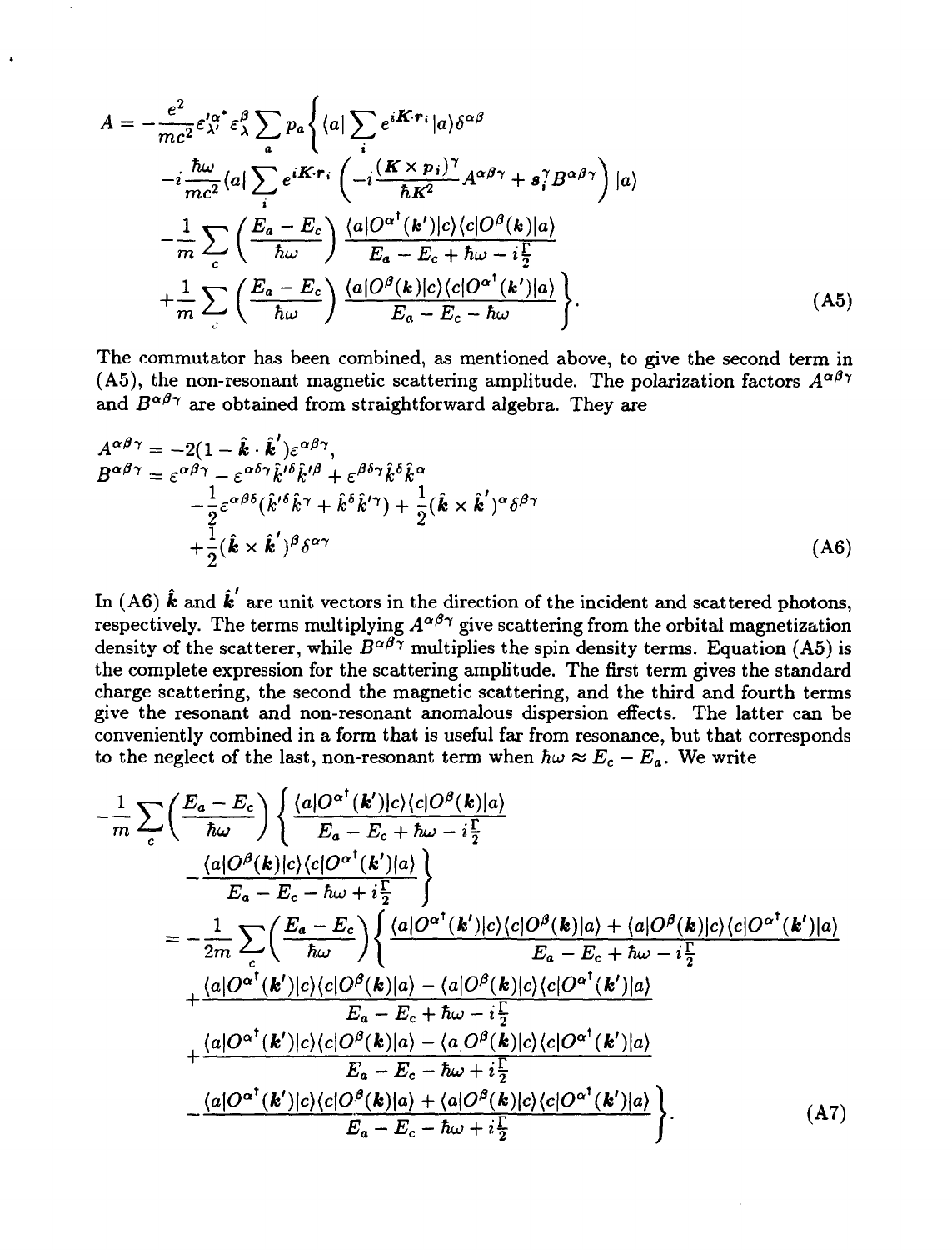(Note that we have restored the lifetime  $i^{\Gamma}_{\overline{2}}$  of the intermediate state  $|c\rangle$  in the denominator of the non-resonant term. It is negligible, but in combining the resonant and non-resonant terms it is more symmetrical to include it.) In  $(A7)$  we see that both resonant and non-resonant terms have elements symmetric and antisymmetric in  $\alpha$  and  $\beta$ . This separation, as shown less generally in equation (13), gives time reversal invariant and non-invariant terms, respectively.

Since

$$
\frac{1}{E_a - E_c + \hbar \omega - i\frac{\Gamma}{2}} + \frac{1}{E_a - E_c - \hbar \omega + i\frac{\Gamma}{2}} = \frac{2(E_a - E_c)}{(E_a - E_c)^2 - (\hbar \omega - i\frac{\Gamma}{2})^2}
$$

and

$$
\frac{1}{E_a-E_c+\hbar\omega-i\frac{\Gamma}{2}}-\frac{1}{E_a-E_c-\hbar\omega+i\frac{\Gamma}{2}}\approx\frac{-2\hbar\omega}{(E_a-E_c)^2-(\hbar\omega-i\frac{\Gamma}{2})^2},
$$

we find for the scattering amplitude

$$
A = -\frac{e^2}{mc^2} \varepsilon_{\lambda}^{\prime \alpha^*} \varepsilon_{\lambda}^{\beta} \sum_{a} p_a \Biggl\{ \langle a | \sum_{i} e^{i\boldsymbol{K} \cdot \boldsymbol{r}_i} | a \rangle \delta^{\alpha \beta} -i \frac{\hbar \omega}{mc^2} \langle a | \sum_{i} e^{i\boldsymbol{K} \cdot \boldsymbol{r}_i} \left( -i \frac{(\boldsymbol{K} \times \boldsymbol{p}_i)^{\gamma}}{\hbar K^2} A^{\alpha \beta \gamma} + s_i^{\gamma} B^{\alpha \beta \gamma} \right) | a \rangle -\frac{1}{m} \sum_{c} \frac{\langle (E_a - E_c)/\hbar \omega \rangle}{(E_a - E_c)^2 - (\hbar \omega - i \frac{\Gamma}{2})^2} \times \Biggl[ -\hbar \omega \left( \langle a | O^{\alpha^*}(\boldsymbol{k}') | c \rangle \langle c | O^{\beta}(\boldsymbol{k}) | a \rangle + \langle a | O^{\beta}(\boldsymbol{k}) | c \rangle \langle c | O^{\alpha^*}(\boldsymbol{k}') | a \rangle \right) + (E_a - E_c) \left( \langle a | O^{\alpha^*}(\boldsymbol{k}') | c \rangle \langle c | O^{\beta}(\boldsymbol{k}) | a \rangle - \langle a | O^{\beta}(\boldsymbol{k}) | c \rangle \langle c | O^{\alpha^*}(\boldsymbol{k}') | a \rangle \right) \Biggr]. \tag{A8}
$$

When  $E_a - E_c + \hbar \omega \approx 0$  the energy dependent terms reduce to the expressions in which the non-resonant parts are neglected. Equation (A8) has no additional approximations beyond those used to derive equation  $(A2)$ . It is useful for our purposes since the parts antisymmetric in  $\alpha$  and  $\beta$  (time reversal non invariant/magnetic) and symmetric (time reversal invariant) are explicitly separated. High and low energy limits of these terms can also be evaluated directly.

The relationship between *A* in eq. (A5) and the scattering cross-section is

$$
\frac{d\sigma}{d\Omega}\bigg)_{\lambda'\lambda} = |A(\mathbf{k}'\lambda', \mathbf{k}\lambda)|^2 \tag{A9}
$$

where we have written explicitly the dependence of A on the properties of the incident and scattered photons. This cross-section gives the expression for the "kinematic" theory of Bragg scattering. The relationship between *A* and the index of refraction, which is needed for the calculation of dichroism, the Faraday effect, and other electroand magneto-optic phenomena, is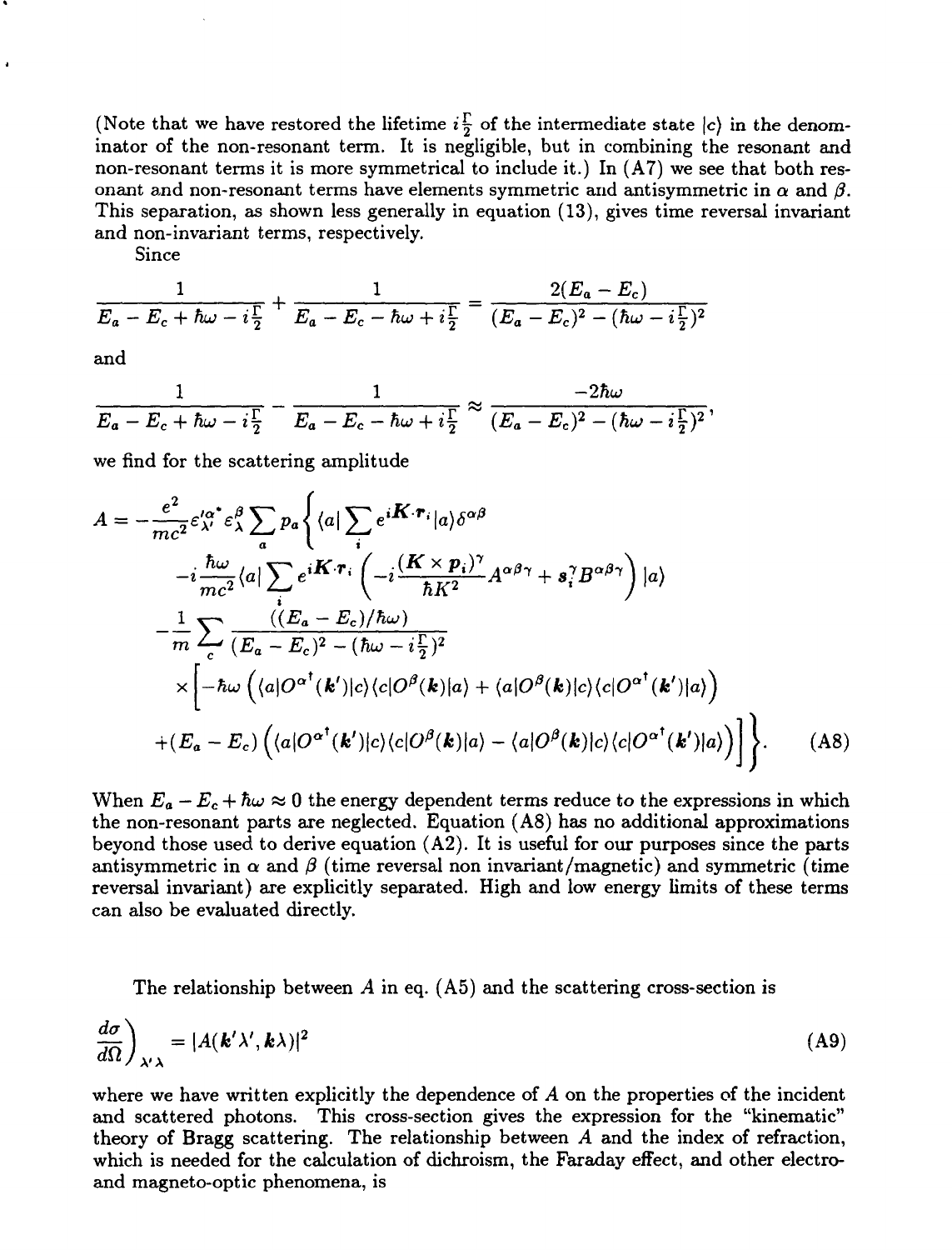$$
n_{\lambda'\lambda} = \delta_{\lambda'\lambda} + \frac{2\pi}{k^2} \cdot \frac{1}{V} A(\mathbf{k}\lambda', \mathbf{k}\lambda), \tag{A10}
$$

where *V* is the volume of the sample. Note that the forward scattering amplitude enters this expression.  $n_{\lambda\lambda}$  is a  $2 \times 2$  matrix in this case, with real and imaginary parts which do not necessarily commute with one another. The calculation of polarization phenomena in this case is discussed in [14]. Examination of eq. (A5) shows the relationship between this  $2 \times 2$  index of refraction (whose indices refer to the two polarization vectors) and the usual  $3 \times 3$  matrix whose indices are the spatial ones. If we rewrite (A5) to define  $\mathcal{A}(\mathbf{k}'\alpha,\mathbf{k}\beta)$ , the 3 x 3 scattering amplitude,

$$
A(\mathbf{k}'\lambda', \mathbf{k}\lambda) \equiv \varepsilon_{\lambda'}^{\prime\alpha^*} \varepsilon_{\lambda}^{\beta} A(\mathbf{k}'\alpha, \mathbf{k}\beta), \tag{A11}
$$

then

ś

$$
n^{\alpha\beta} = \delta^{\alpha\beta} + \frac{2\pi}{k^2} \frac{1}{V} \mathcal{A}(\mathbf{k}\alpha, \mathbf{k}\beta).
$$
 (A12)

is the 3 x 3 index of refraction. The polarization vectors  $\varepsilon''_{\lambda'}$  and  $\varepsilon''_{\lambda}$  serve as the transformation matrices which project the three dimensional physical space into the two dimensional space labelled by the orthogonal polarization indices  $\lambda'$  and  $\lambda$ :

$$
n_{\lambda'\lambda} \equiv \varepsilon_{\lambda'}^{\prime\alpha^*} \varepsilon_{\lambda}^{\beta} n^{\alpha\beta}.
$$
 (A13)

The calculation of polarization phenomena is generally easier in this two dimensional space, where the Poincaré sphere representation can be used [14].

#### **REFERENCES**

- 1. P.M. Platzman and N. Tzoar, Phy. Rev, B2, 3556 (1970).
- 2. F. de Bergevin and M. Brunei, Phys. Lett. A39, 141 (1972); F. de Bergevin and M. Brunei, Acta Cryst. A37, 314, 325 (1981).
- 3. D. Gibbs, D.E. Moncton, K.L. d'Amico, J. Bohr, and B.H. Grier, Phys. Rev. Lett. 55, 234 (1985).
- 4. M. Blume, Proceedings of the New Rings Workshop, SSRL Report 83/02, p. 126 (1983); J. Appl. Phys. 57, 3615 (1985).
- 5. O.L. Zhizhimov and I.B. Khriplovich, Zh. Eksp. Teor. Fiz. 87, 547 (1984) [Sov. Phys—JETP 60, 313 (1984)].
- 6. K. Namikawa, M. Ando, T. Nakajima, and H. Kawata, J. Phys. Soc. Japan 54, 4099 (1985).
- 7. There is an additional factor  $\frac{E_a E_c}{\hbar \omega}$  in the dispersive terms that does not appear in the usual expressions. This results from the extraction of the non-resonant magnetic scattering from the high frequency limit of the perturbation series, as shown in the appendix. The factor is not important near resonance but may be of significance when  $(E_c - E_a)/\hbar\omega \neq 1$ . It is derived in the appendix.
- 8. D. Gibbs, D.R. Harshman, E.D. Isaacs, D.B. McWhan, D. Mills and C. Vettier, Phys. Rev. Lett. 61, 1241 (1988).
- 9. V.E. Dmitrienko, Acta Cryst. A39, 29 (1983); **A40,** 89 (1984). Dmitrienko considers the *symmetric* part of the tensor, but, since he was not looking at magnetic effects, omits the antisymmetric part.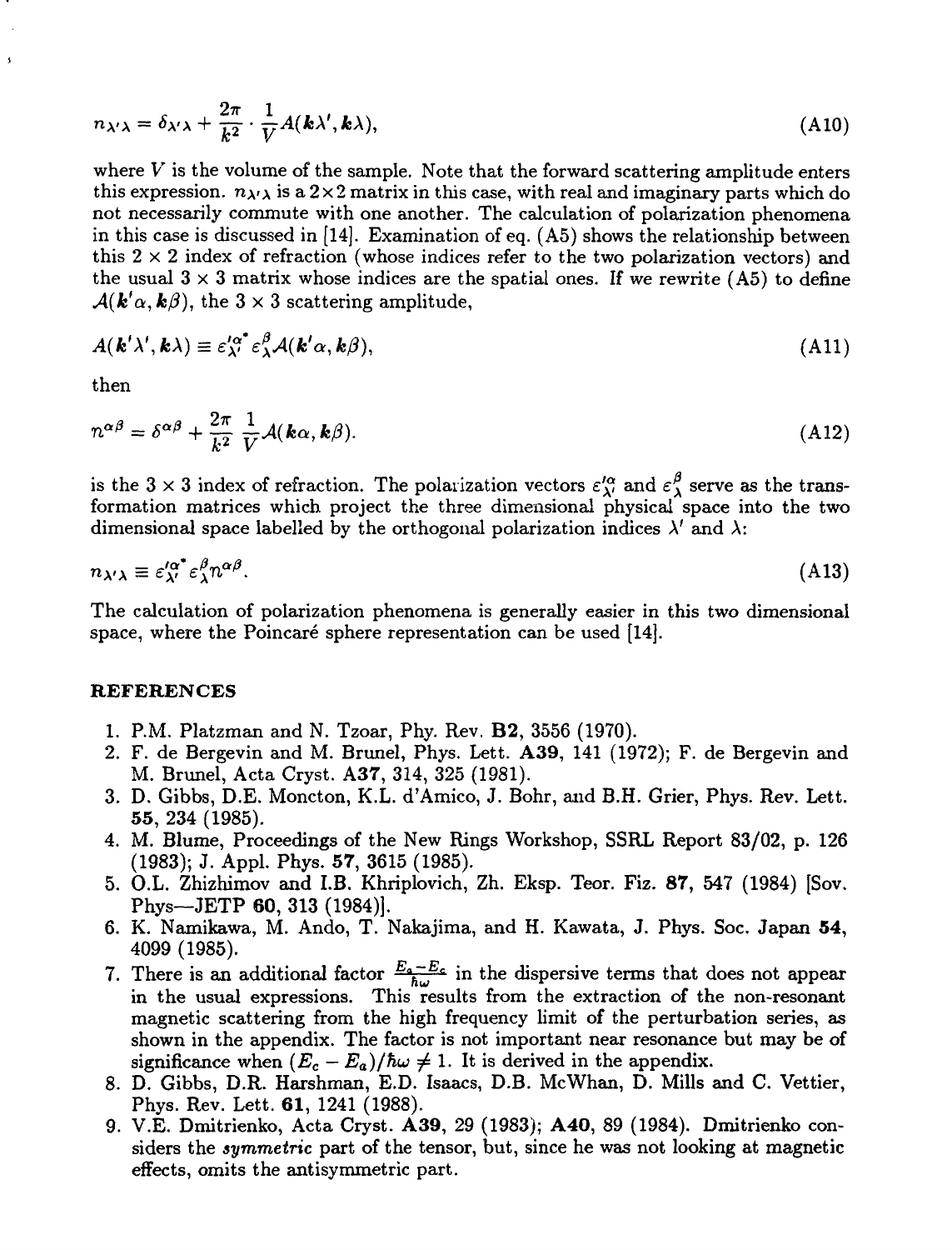- 10. D.H. Templeton and L.K. Terapleton, Acta Cryst. **A36,** 237 (1980).
- 11. J.P. Hannon, G.T. Trammell, M. Blume, and D. Gibbs, Phys. Rev. Lett. **61,** 1245 (1988); **62,** 2644 (E) (1989).
- 12. D.B. McWhan, C. Vettier, E.D. Isaacs, G.E. Ice, D.P. Siddons, J.B. Hastings, C. Peters, and O. Vogt, Phys. Rev. **B42,** 6007 (1990).
- 13. K.D. Finkelstein, Q. Shen, and S. Shastri, Phys. Rev. Lett. 69, 1612 (1992).
- 14. M. Blume and O.C. Kistner, Phys. Rev. **171,** 417 (1968).

## **FIGURES**

Figure 1. Electronic states of the  $Ho^{3+}$  ion.

Figure 2. Experimental data showing the six order of magnitude variation in intensity of the  $(0,0,\frac{5}{2})$  magnetic Bragg pack in UAs. The solid line represents a fit to the data without the factor  $\omega_0/\omega$  of eq. (1). Inclusion of that factor improves the fit at high  $\omega$ . From reference [12].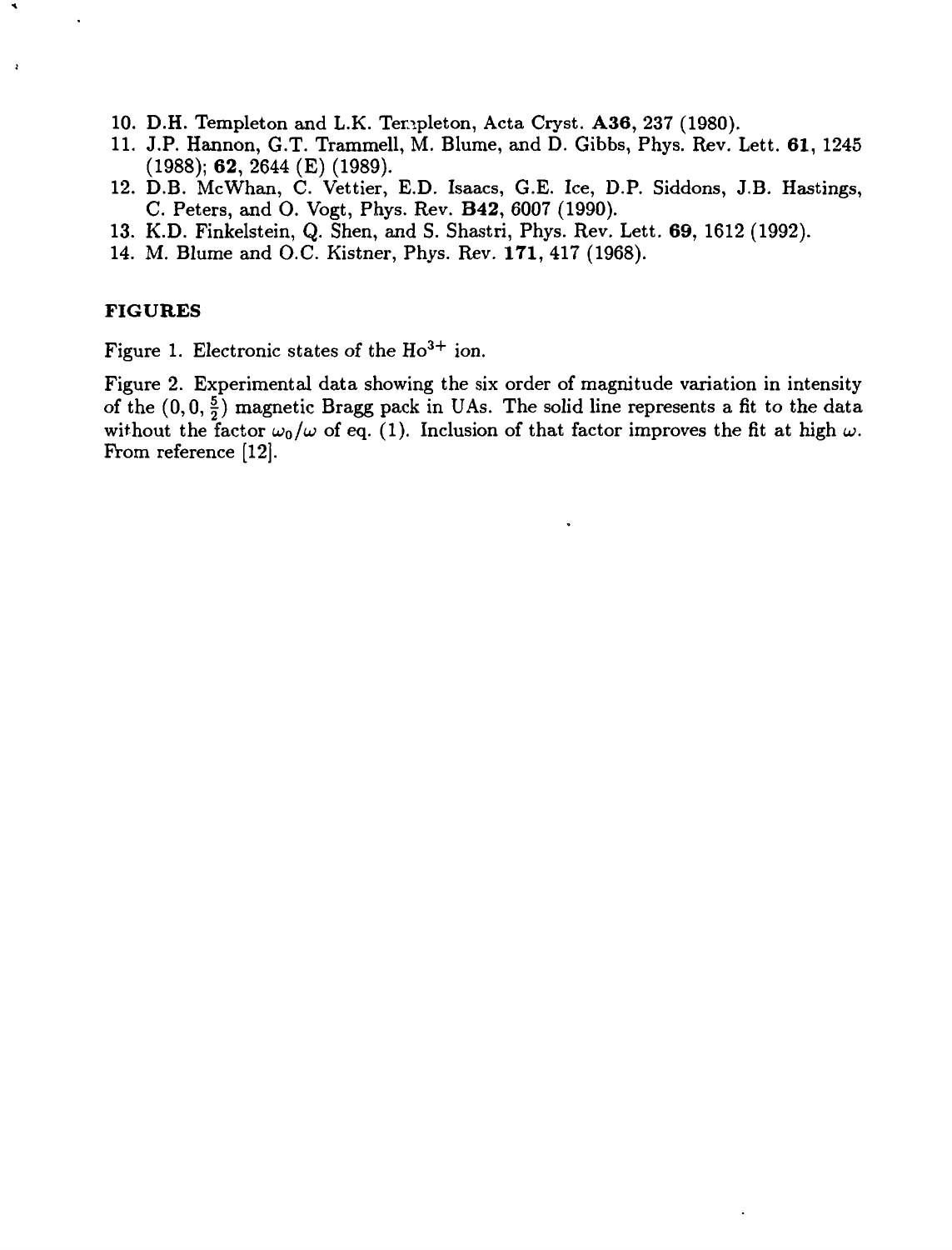

**HOLMIUM**

 $\bar{\mathbf{r}}$ 

**Figure 1**